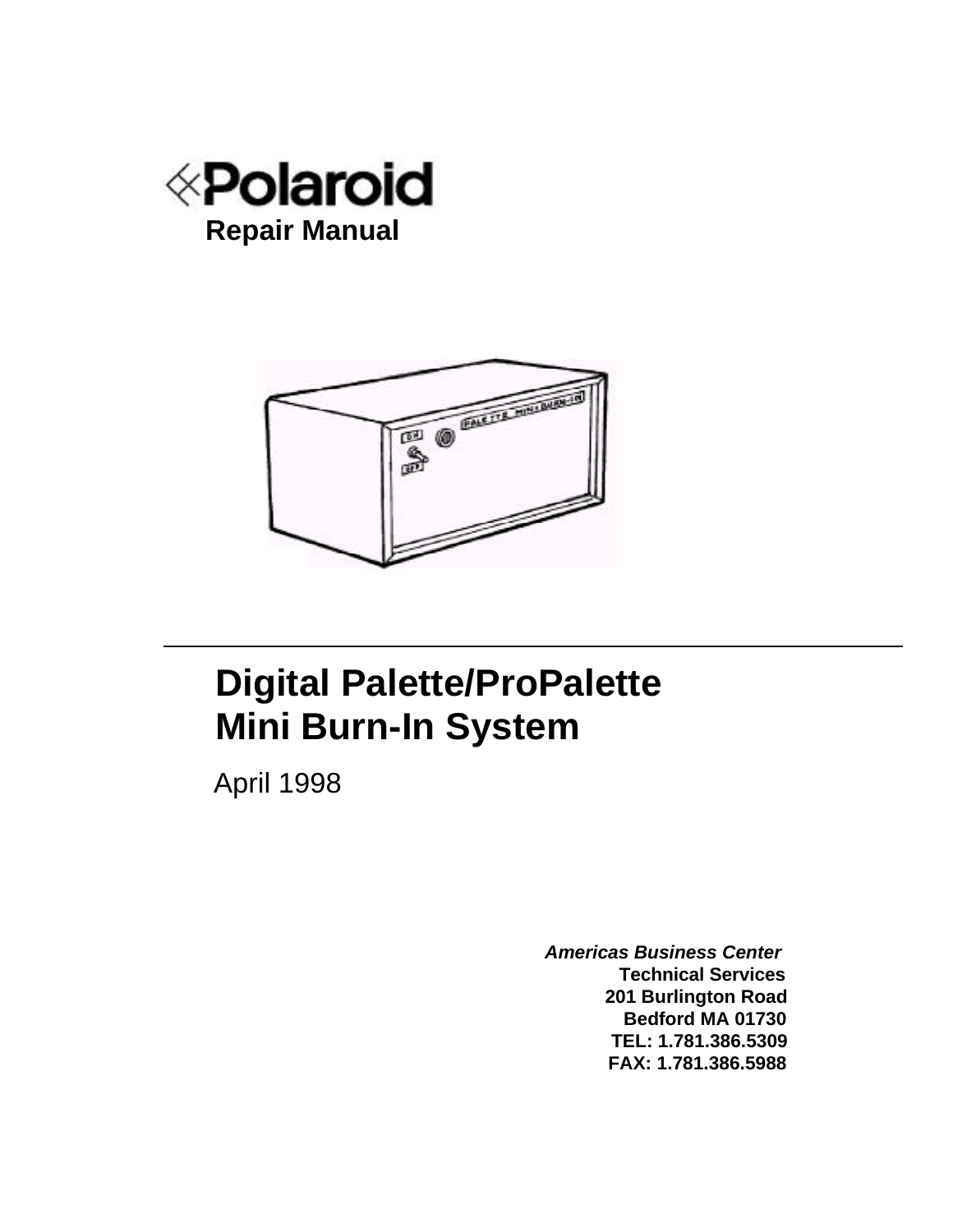### **Table of Contents**

| <b>Section</b><br>Page |  |                            |  |  |  |  |
|------------------------|--|----------------------------|--|--|--|--|
|                        |  | 4                          |  |  |  |  |
|                        |  | 4                          |  |  |  |  |
|                        |  | 4<br>6<br>8                |  |  |  |  |
|                        |  | 11                         |  |  |  |  |
|                        |  | 11<br>11                   |  |  |  |  |
|                        |  | 15                         |  |  |  |  |
|                        |  | 15<br>18                   |  |  |  |  |
|                        |  | 19                         |  |  |  |  |
|                        |  | 19<br>19                   |  |  |  |  |
|                        |  | 21                         |  |  |  |  |
|                        |  | 22                         |  |  |  |  |
|                        |  | 22<br>23<br>24<br>35<br>38 |  |  |  |  |

### **List of Tables**

| <b>Table</b> |  |  |  |  |  |  |
|--------------|--|--|--|--|--|--|
|              |  |  |  |  |  |  |
|              |  |  |  |  |  |  |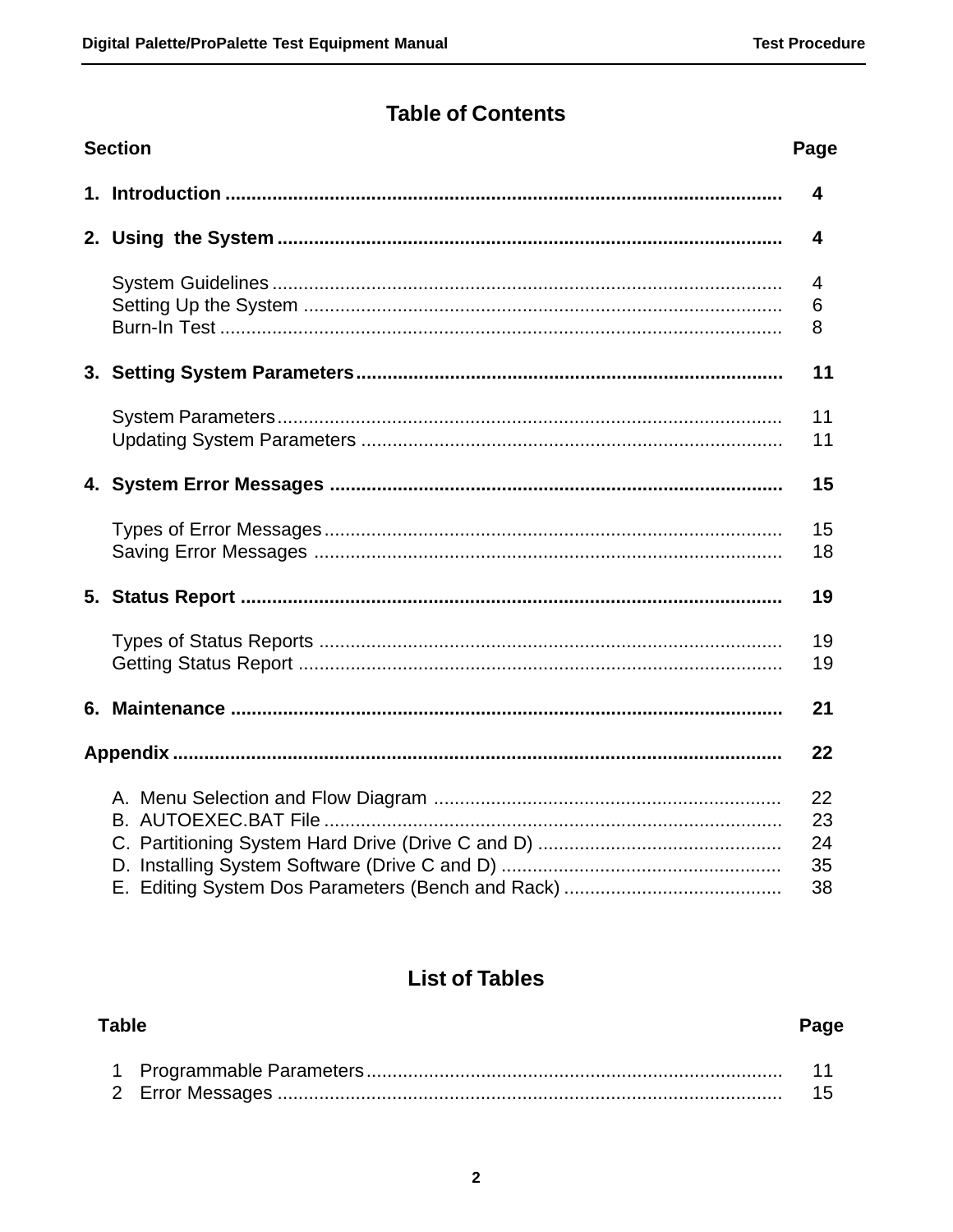## **List of Illustrations**

### **Figure**

|                | 6  |
|----------------|----|
| 2 <sup>1</sup> |    |
| 3              | 8  |
| 4              | 8  |
| 5              | 9  |
| 6              | 9  |
| 7              | 10 |
| 8              | 10 |
|                | 12 |
|                | 12 |
|                | 12 |
|                | 13 |
|                | 14 |
|                | 14 |
|                | 20 |
|                | 20 |

### Page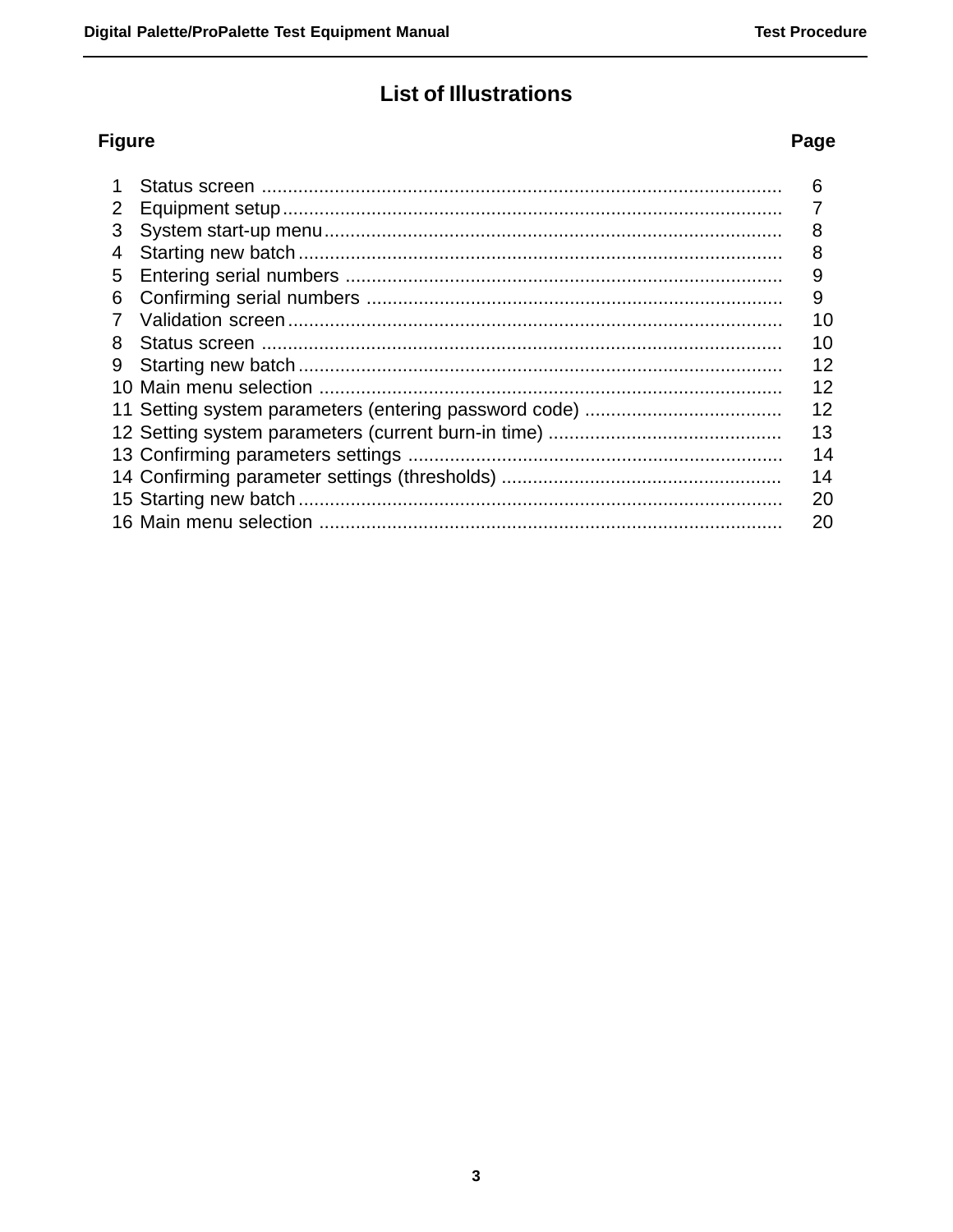### **1. Introduction**

The Digital Palette/ProPalette Burn-In system is a PC-based automated test station. It is used to perform a Burn-In test on a Digital Palette or ProPalette system. The Digital Palette or ProPalette is tested for a RGB exposure of simulated images in a repetitive manner with AC power periodically cycled on/off.

This Burn-In system detects video, electromechanical, logic and hardware problems such as brightness, H/V synch, and filter wheel. All errors are detected in real time and saved in a file. The operator can obtain the status of the unit being tested via a printout or a display of exposure count and cumulative errors. The system is also capable of sensing catastrophic errors and automatically terminating the defective unit from the burn-in test.

The software is menu driven and easy to use. System parameters, such as burn-in time, AC power on/off duty cycle, error thresholds, etc., are programmable under password protection.

### **2. Using the System**

### **System Guidelines**

- **•** To use the Digital Palette/ProPalette Burn-In system simply walk through its menus and follow the on-screen instructions. The operator only has to input the serial number for Digital Palette/ProPalette being burned in.
	- **Note:** Serial numbers can only be a maximum of 8 alphanumeric characters. No spaces or special characters are allowed.

Special characters not allowed are:

**@ ! # \$ % ^ & \* () \_ + - = { } [ ] ' / : ; " ' < > , . ? /** and **space**.

**•** Typically, AC power is cycled **On** and the system is allowed to **warm-up** for 20 minutes before starting any exposures. After the warm-up period, the exposure tests are performed for 60 minutes and then power is then turned **Off** for 20 minutes.

This cycle is repeated throughout the burn-in test.

**Note:** Power is never shut off in the middle of an exposure.

**•** User input keys:

**<Enter>** key used to continue to the next step.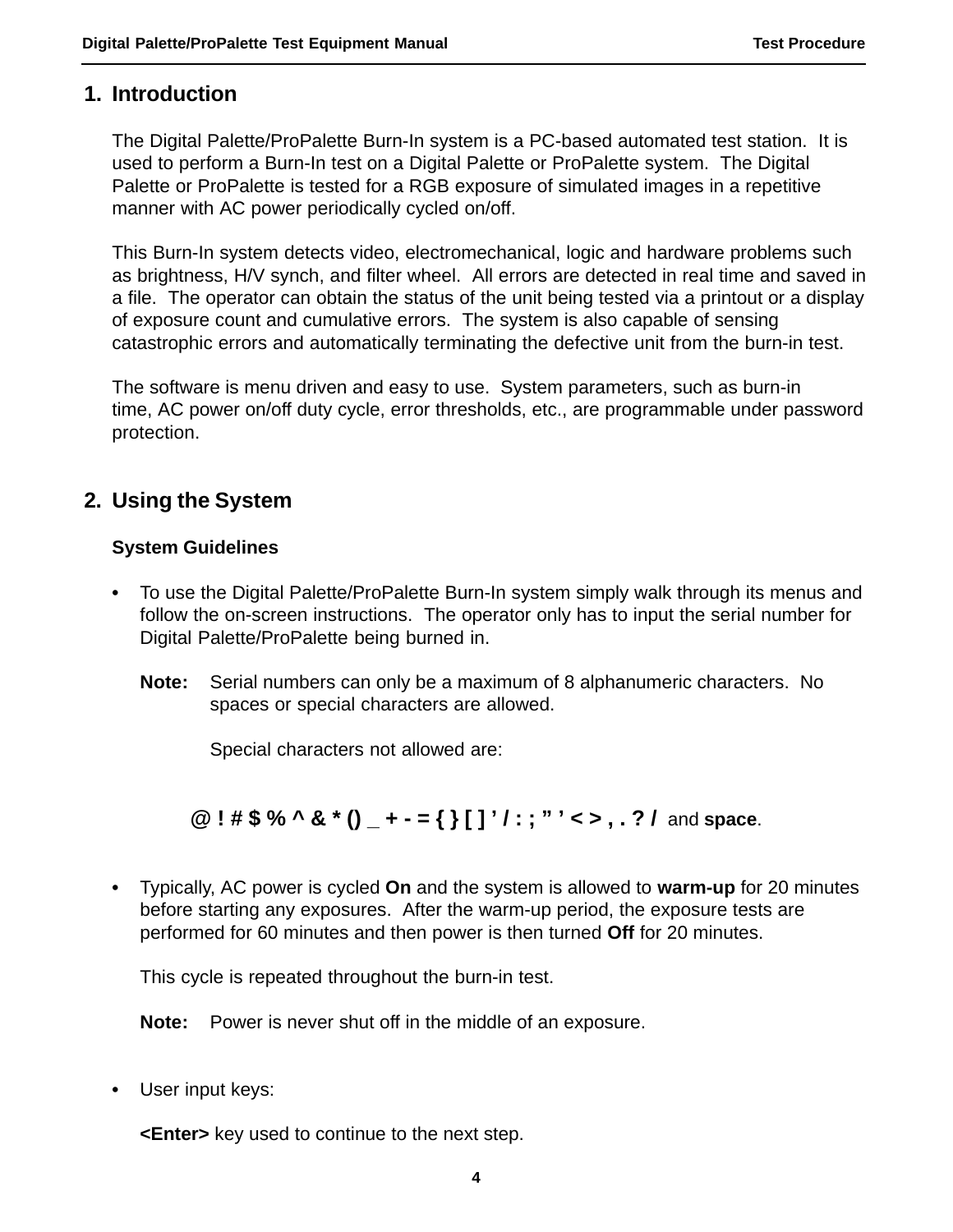**<Backspace>** key used to go back to the previous step.

**<Esc>** key used to quit at any time.

**•** Status Screen (Figure 1)

Shows up to the minute status of the unit being burned in.

### **Upper Half**

This part of the screen indicates unit status:

#### **void, error, terminated or OK.**

- **Notes:** If the Digital Palette/ProPalette malfunctions at any time during the test, an **error** message appears, which changes to **terminated** if and when that unit crosses any error threshold. The operator can escape (Esc) to the main selection menu and get the error status summary or report at any time.
	- **•** If the test has been terminated, the operator should determine the cause of termination and then remove/disconnect the unit under test. The terminated message then stops blinking. A blank line means that the unit is o.k.

#### **Middle Section**

This part of screen displays current step being performed by host computer and the last error encountered, if any.

#### **Last Two Lines**

This part of screen indicates time information (start time, current time, elapsed time, finish time and power on/off cycle count).

**•** Screen Saver

The status screen is saved if the system is unattended and no key is pressed for 10 minutes. This is to prevent pattern burn on the monitor. The screen saver displays the elapsed time and the unit errors. The status screen is restored whenever a key is pressed.

**•** Time-outs

If the operator does not press a key in response to a question or selection within 3 minutes, a time-out will occur. This action retreats the system to its safe mode.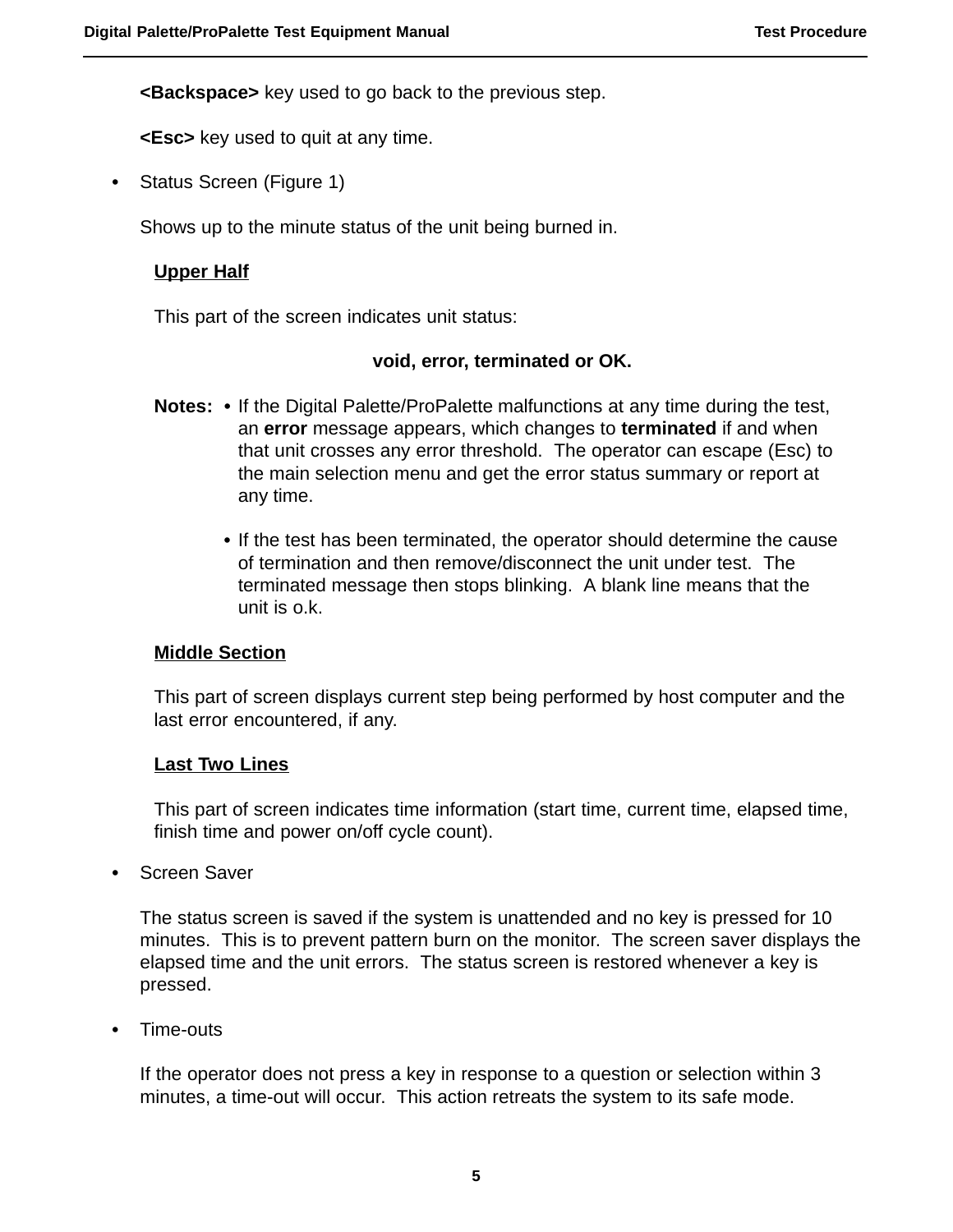| 1: | <b>Sample</b>                                         | 9:  | void                                            |                                               |
|----|-------------------------------------------------------|-----|-------------------------------------------------|-----------------------------------------------|
| 2: | void                                                  | 10: | void                                            |                                               |
| 3: | void                                                  | 11: | void                                            |                                               |
| 4: | void                                                  | 12: | void                                            |                                               |
| 5: | void                                                  | 13: | void                                            |                                               |
| 6: | void                                                  | 14: | void                                            |                                               |
| 7: | void                                                  | 15: | void                                            |                                               |
| 8: | void                                                  | 16: | void                                            |                                               |
|    |                                                       |     | <<< WARMUP CYCLE >>>                            |                                               |
|    | Startup Time (01/29/98) 14:48<br>Finish Time $(11)$ : |     | Elapsed Time 00:03<br>Press <esc> to Exit</esc> | Current Time 16:00<br><b>Power Cycle</b><br>1 |



#### **Setting Up the System**

### **Required Test Equipment and Tools**

- **•** Host PC Computer (486 or Pentium 133 MHz)
- **•** Multi I/O Board
- **•** Burn-In Software
- **•** Camera Back Simulator P/N 13704 (**ProPalette Only**)
- **•** Burn-In Control Box
- **•** A/B Switch Box
- **•** Rosebox, Cable, and Adapter

#### **Equipment Setup (Figure 2)**

- **•** Connect the control box cable to the A/B Switch Box.
- **•** Connect the Digital Palette/ProPalette to the applicable A/B Switch Box.
- **•** Plug in the camera adapter (**ProPalette Only**).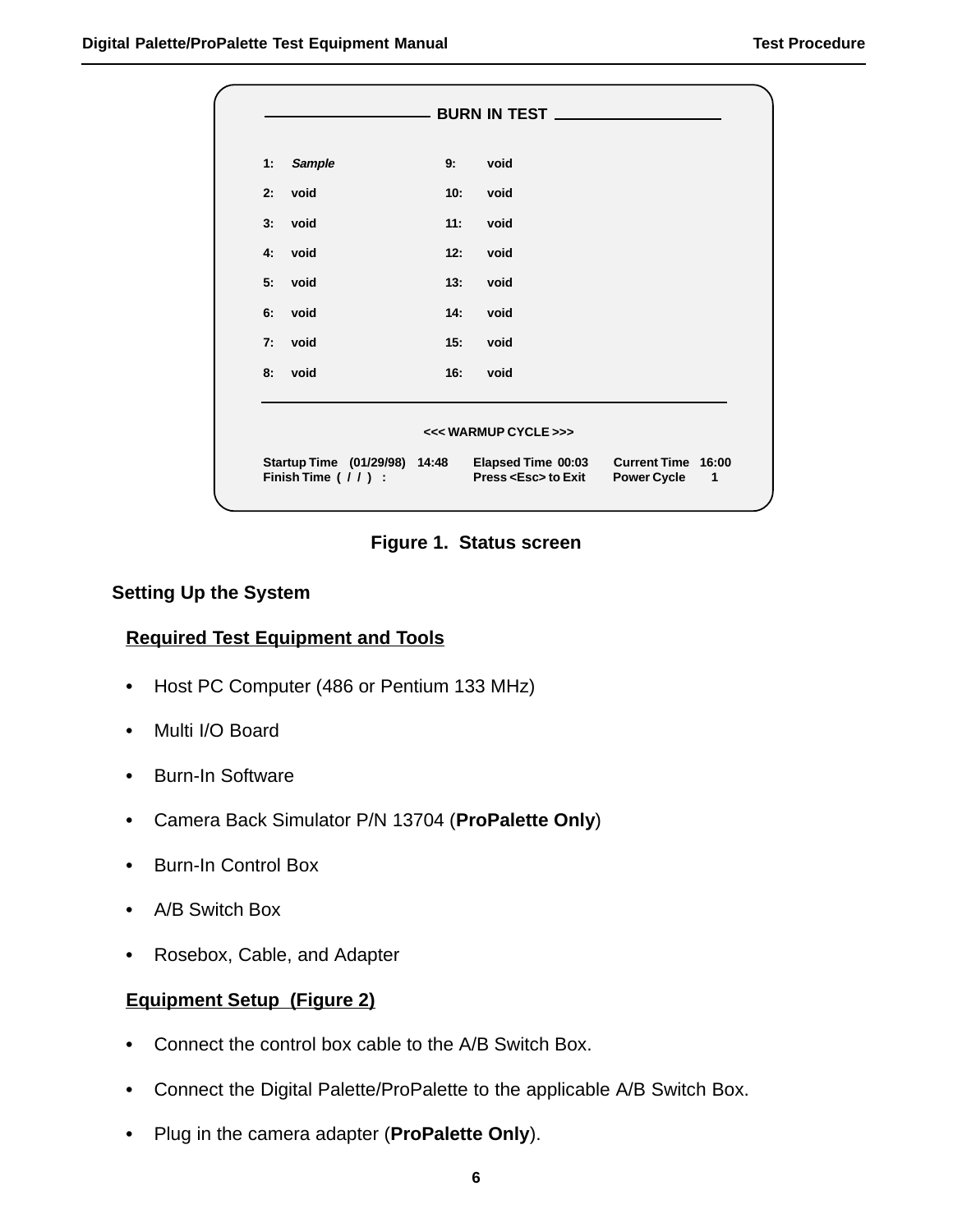

**Figure 2. Equipment setup**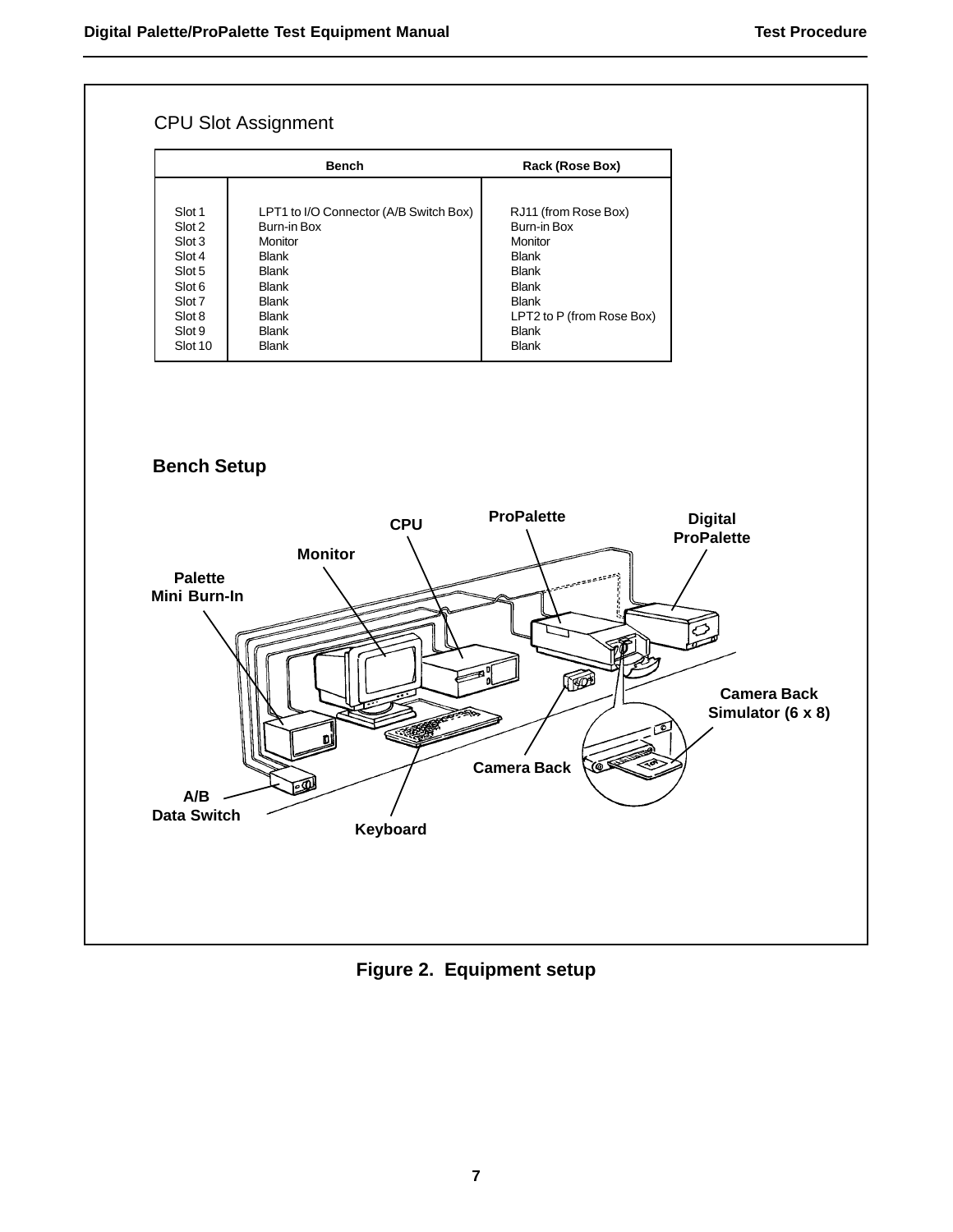#### **Burn-In Test Procedure**

- 1. Turn on the host computer.
- 2. Set the control box **ON/OFF** switch to **ON**.
- 3. Set the Digital Palette/ProPalette **ON/Off** switch to **ON**.

The system **Start-Up Menu** appears on the screen (Figure 3).

|    | <b>MS-DOS 6.22 STARTUP MENU</b>                     |  |
|----|-----------------------------------------------------|--|
| 1. | Setup for ProPalette - 7000/564_704 Firmware        |  |
| 2. | Setup for ProPalette - 8000/564_704 Firmware        |  |
| 3. | <b>Digital Palette</b>                              |  |
| 4. | Setup for ProPalette - 7000 & 8000/564_702 Firmware |  |
|    |                                                     |  |
|    | Enter a choice: 1                                   |  |
|    |                                                     |  |

**Figure 3. System start-up menu**

4. Select the applicable unit number (**1 - 4**) as follows:

**Note:** Use the **UP** or **Down** arrow keys to highlight the particular number or just press the applicable key to select the particular number.

5. Once the choice is entered, the applicable burn-in system **Starting New Batch** menu appears on the screen (Figure 4) prompting you to connect power and communications cables and to insert, if applicable, the camera back adapter to the unit under test.



**Figure 4. Starting new batch**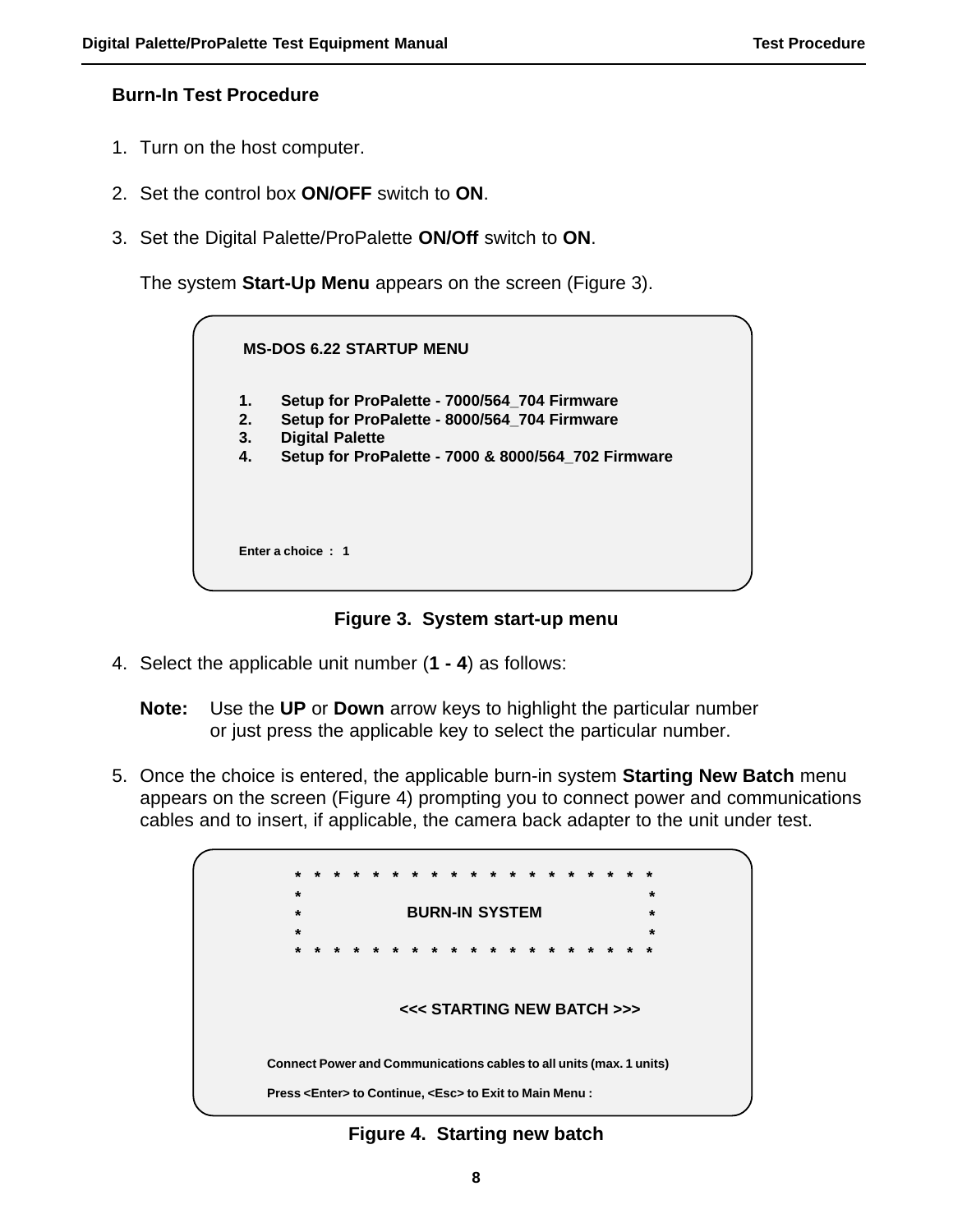6. Once the unit under test is properly setup, press the **Enter** key to continue.

The applicable **Entering Serial Numbers** screen appears (Figure 5) prompting you to enter the serial number for the unit under test.

**Note:** If the system parameters need to be updated, press Exit (ESC) key to return to the Main Menu. Refer to Setting System Parameters Section of this manual.



**Figure 5. Entering serial numbers**

7. Type in the applicable serial number and then press the **Enter** key to continue.

The serial number confirmation screen appears (Figure 6).

| <<< CONFIRMING SERIAL NUMBERS >>>                                    |
|----------------------------------------------------------------------|
| Unit 1: Sample                                                       |
| Unit 2: void                                                         |
| Unit 3: void                                                         |
| Unit 4: void                                                         |
| Unit 5: void                                                         |
| Unit 6: void                                                         |
| Unit 7: void                                                         |
| Unit 8: void                                                         |
| Unit 9: void                                                         |
| Unit 10: void                                                        |
| Unit 11: void                                                        |
| Unit 12: void                                                        |
| Unit 13: void                                                        |
| Unit 14: void                                                        |
| Unit 15: void                                                        |
| Unit 16: void                                                        |
|                                                                      |
| Press < Backspace> to change any of the Serial Numbers.              |
| Press <enter> to Continue, <esc> to Exit to Main Menu.</esc></enter> |
|                                                                      |

#### **Figure 6. Confirming serial numbers**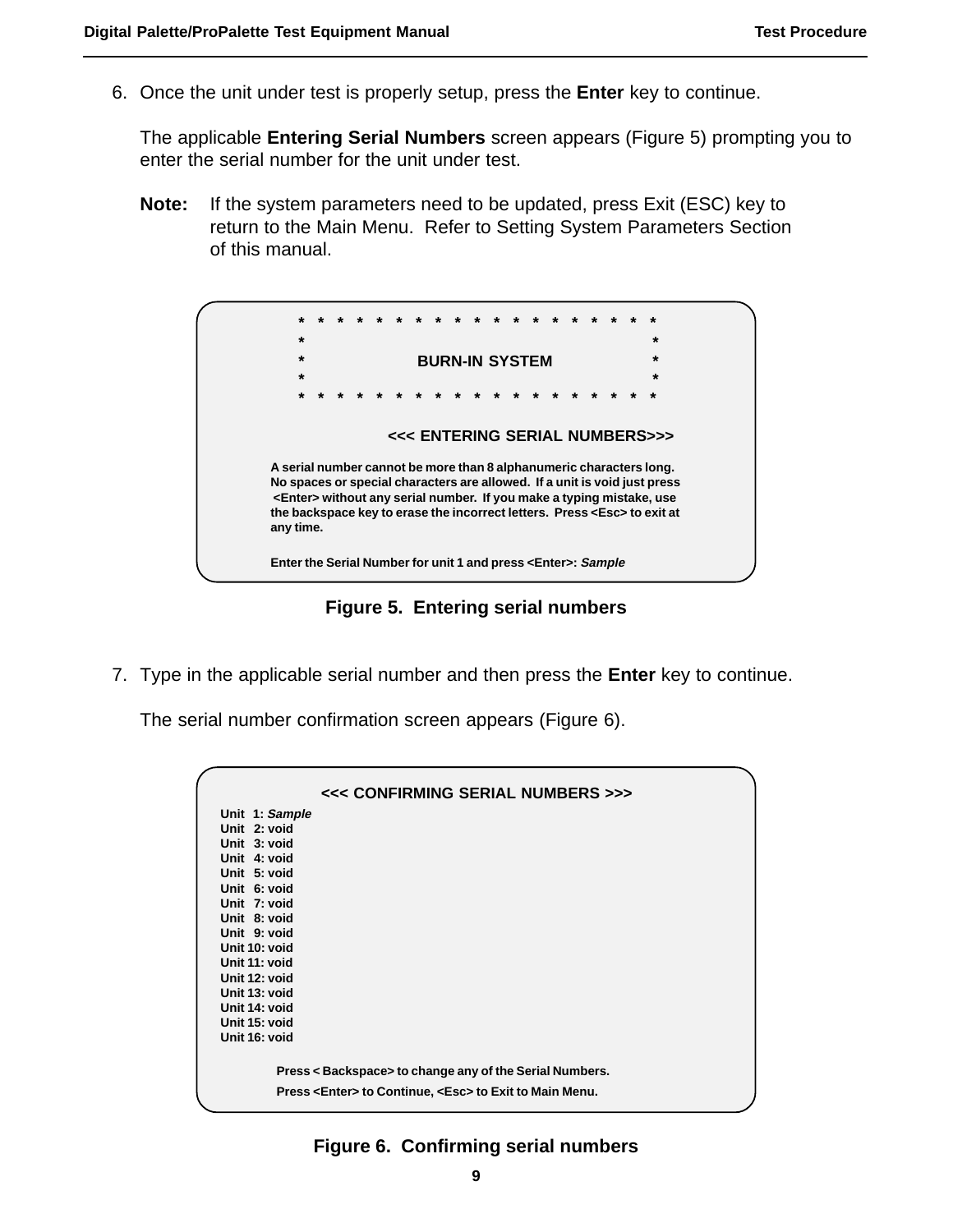8. Press the **Enter** key to continue.

The **Validating Units** screen (Figure 7) appears asking you to please wait.

|             | $\star$ | $\star$ |  |  | $\star$ | $^\star$ | $\star$ | $\star$ | $\star$                  | $\star$ |         | $\star$ | $\star$ | $\star$ | $\star$         |  |  |
|-------------|---------|---------|--|--|---------|----------|---------|---------|--------------------------|---------|---------|---------|---------|---------|-----------------|--|--|
|             | $\star$ |         |  |  |         |          |         |         |                          |         |         |         |         |         | $\star$         |  |  |
|             | $\star$ |         |  |  |         |          |         |         | <b>BURN-IN SYSTEM</b>    |         |         |         |         |         | $\star$         |  |  |
|             | $\star$ |         |  |  |         |          |         |         |                          |         |         |         |         |         | $\star$         |  |  |
|             | $\star$ | $\star$ |  |  | $\star$ |          |         | $\star$ | $\star$                  | $\star$ | $\star$ | $\star$ | $\star$ |         | $\star$ $\star$ |  |  |
|             |         |         |  |  |         |          |         |         |                          |         |         |         |         |         |                 |  |  |
|             |         |         |  |  |         |          |         |         |                          |         |         |         |         |         |                 |  |  |
|             |         |         |  |  |         |          |         |         |                          |         |         |         |         |         |                 |  |  |
|             |         |         |  |  |         |          |         |         | <<< VALIDATING UNITS >>> |         |         |         |         |         |                 |  |  |
|             |         |         |  |  |         |          |         |         |                          |         |         |         |         |         |                 |  |  |
|             |         |         |  |  |         |          |         |         |                          |         |         |         |         |         |                 |  |  |
| Please Wait |         |         |  |  |         |          |         |         |                          |         |         |         |         |         |                 |  |  |
|             |         |         |  |  |         |          |         |         |                          |         |         |         |         |         |                 |  |  |
|             |         |         |  |  |         |          |         |         |                          |         |         |         |         |         |                 |  |  |
|             |         |         |  |  |         |          |         |         |                          |         |         |         |         |         |                 |  |  |

**Figure 7. Validation screen**

9. Once the waiting period elasped, the burn-in test starts.

The status (Figure 8) screen appears indicating that the test is running.

| 1: | <b>Sample</b> | 9:  | void |  |
|----|---------------|-----|------|--|
| 2: | void          | 10: | void |  |
| 3: | void          | 11: | void |  |
|    | 4: void       | 12: | void |  |
| 5: | void          | 13. | void |  |
| 6: | void          | 14. | void |  |
| 7: | void          | 15: | void |  |
| 8: | void          | 16: | void |  |

**Figure 8. Status screen**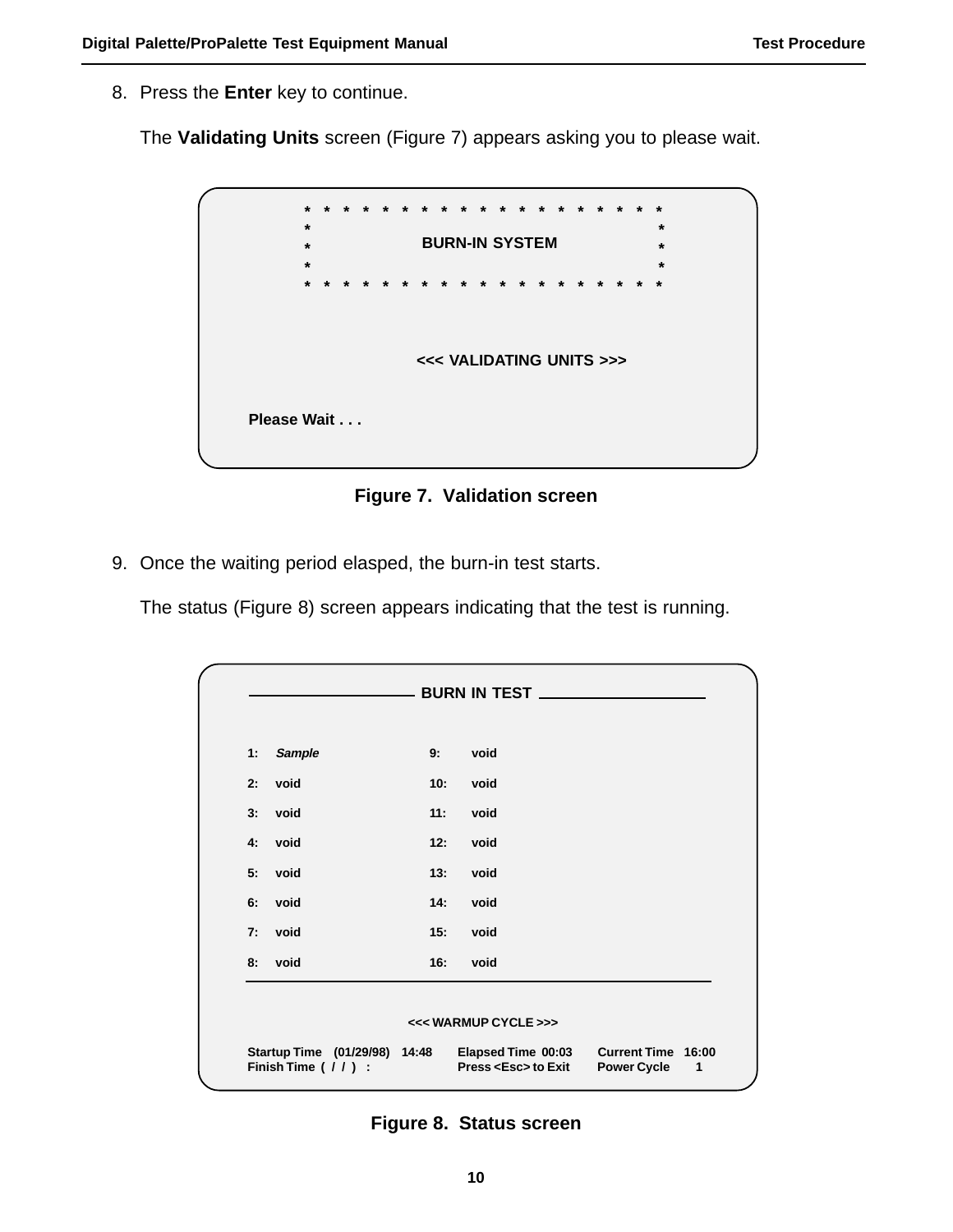### **3. Setting System Parameters**

### **System Parameters**

All parameters are saved on disk after the modifications. Parameters cannot be changed in the middle of a test. Table 1 lists and defines the system parameters that can be modified.

| Table 1. Programmable Parameters |                                                                                                                          |  |  |  |  |  |  |
|----------------------------------|--------------------------------------------------------------------------------------------------------------------------|--|--|--|--|--|--|
| <b>Parameter</b>                 | <b>Explanation</b>                                                                                                       |  |  |  |  |  |  |
| Password                         | A four-digit code between 1000 and 9999. Default<br>password is 1234.                                                    |  |  |  |  |  |  |
| <b>Station ID</b>                | The test station ID is a one letter name between A and Z.<br>Each station is to a unique ID at the time of installation. |  |  |  |  |  |  |
| Domestic/International<br>Power  | Domestic power is 110V/60Hz and International power<br>is 220V/50Hz. Default setting is Domestic power.                  |  |  |  |  |  |  |
| <b>Burn-In Time</b>              | The number of hours a test runs. Default Burn-In Time<br>is 24 hours.                                                    |  |  |  |  |  |  |
| <b>Test Cycle Time</b>           | The period following Warm-up when the exposures are<br>taken. Default Test Cycle Time is 60 minutes.                     |  |  |  |  |  |  |
| Warm-Up Time                     | The period between power on and Test Cycle. Default<br>Warm-up Time is 20 minutes.                                       |  |  |  |  |  |  |
| Power Off Cycle Time             | The period when AC power is cycled off. Default Off<br>Cycle Time is 20 minutes.                                         |  |  |  |  |  |  |
| <b>Error Thresholds</b>          | The threshold of a particular error is the point (nth<br>occurrence) at which a unit is terminated.                      |  |  |  |  |  |  |

#### **Updating System Parameters**

- 1. Turn on the system as explained in the Burn-In Test procedure.
- 2. Once the burn-in system **Starting New Batch** menu appears on the screen (Figure 9), press the Escape (**Esc**) key.

The Main selection menu appears on the screen (Figure 10).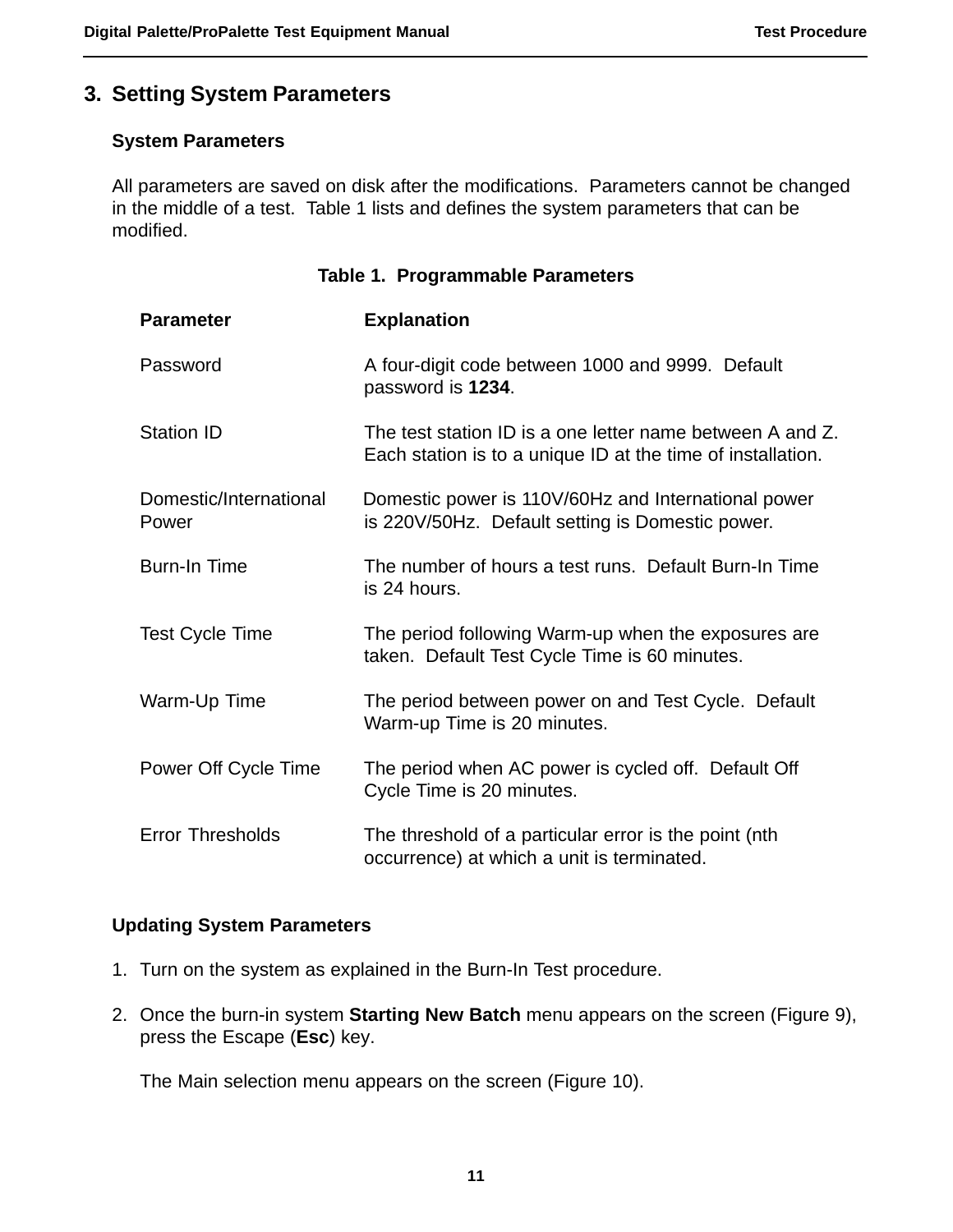

**Figure 9. Starting new batch**



**Figure 10. Main menu selection**

3. Press the **P** (Set System Parameters) key. The Setting System Parameters screen (Figure 11) appears prompting you to enter the systems 4-digit password code.



**Figure 11. Setting system parameters (entering password code)**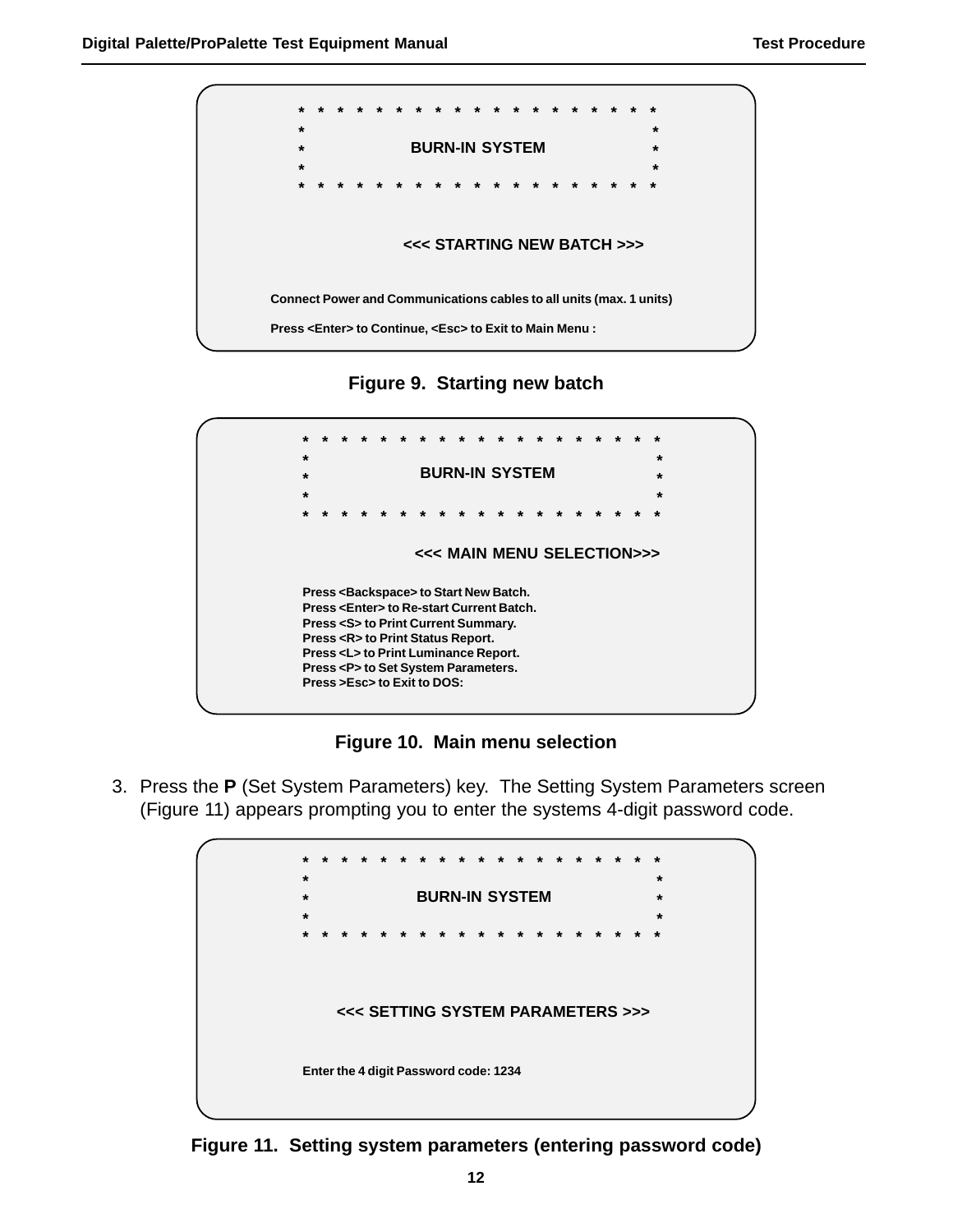4. Enter the systems 4-digit password code.

Once the password code is entered, the system automatically displays the first parameter screen (Figure 12).

**Note:** Do not press the **Enter** key after the password code is keyed in. Pressing the **Enter** key jumps to the second parameter screen.



### **Figure 12. Setting system parameters (current burn-in time)**

5. Follow the displayed instructions to update system parameters:

#### **Accept Current Parameter**

Press **Enter** key. The next parameter screen is displayed.

#### **or**

#### **Update Parameter**

Enter the time in hours (**0** to **99**). The next parameter screen is displayed.

**Note:** Repeat until all specified parameters are updated then press **Esc** key to quit.

#### **or**

### **Quit**

Press **Esc** key. Confirmation Parameter setting screen appears (Figure 13).

**Note:** If **OK**, press **Esc** key to return to Main Menu.

If **incorrect**, press the **backspace** key to highlight and then change.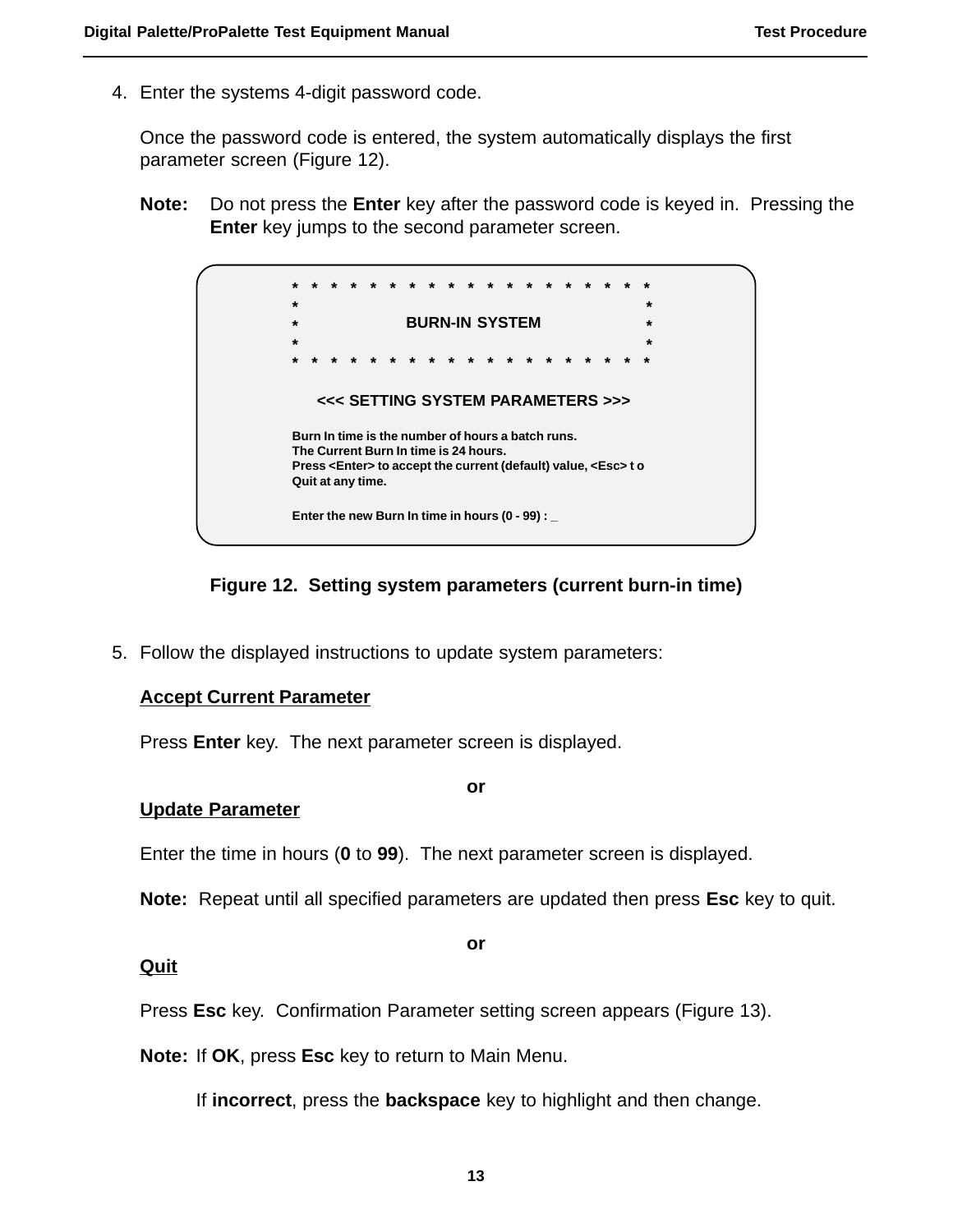| <<< CONFIRMING PARAMETER SETTINGS>>>                                                                                               |
|------------------------------------------------------------------------------------------------------------------------------------|
| (BENCH) Station ID:<br>A                                                                                                           |
| Data Port: The Contract of the Contract of the Contract of the Contract of the Contract of the Contract of the<br>LPT <sub>1</sub> |
| Screen Saver Timeout: 10 minutes                                                                                                   |
| Burn In Time: 99 hours                                                                                                             |
| 'Test' Cycle Time: 60 minutes                                                                                                      |
| 'Warm-ups' Time: 20 minutes                                                                                                        |
| Power 'Off' Cycle Time: 20 minutes                                                                                                 |
| Luminance Drift Allowed: 99%                                                                                                       |
| Min. Luminance Limit:<br>100                                                                                                       |
| Max. Luminance Limit:<br>800                                                                                                       |
| Press any key to Continue                                                                                                          |

**Figure 13. Confirming parameter settings**

6. Once parameters are set, press any key to continue. The **Error Thresholds** screen appears (Figure 14).

|                                                                                                                                                                                                                                                                                                                                                                                   | <<< CONFIRMING PARAMETER SETTINGS>>>                                                                                                                                                                                                                                                                                                                                       |
|-----------------------------------------------------------------------------------------------------------------------------------------------------------------------------------------------------------------------------------------------------------------------------------------------------------------------------------------------------------------------------------|----------------------------------------------------------------------------------------------------------------------------------------------------------------------------------------------------------------------------------------------------------------------------------------------------------------------------------------------------------------------------|
| <b>ERROR THRESHOLDS:</b>                                                                                                                                                                                                                                                                                                                                                          |                                                                                                                                                                                                                                                                                                                                                                            |
| <b>TIMEOUT Error: <math>= 1</math></b><br>EXPOSED FILM Error = $4$<br>OUT OF FILM Error $=$ 4<br>COMMAND ESCAPE Error = $4$<br>DATA LENGTH $Error = 4$<br>FILM NUMBER Error = $4$<br>SE COMMAND Error = $4$<br>SE LR/E COMMAND Error = $4$<br>TE COMMAND Error $=$ 4<br><b>WRONG FILM Error = 4</b><br><b>BUSY SCSI Error = 1</b><br>UNKNOWN $Error = 1$<br>$CHFCKSIJM Error = 2$ | <b>POWER ON Error: <math>= 1</math></b><br>FILTER WHEEL Error = $1$<br>$CALIBRATION Error = 1$<br>UNKNOWN COMMAND Error = $4$<br><b>GENTIST Error = 1</b><br>FII M TARI F = $4$<br>EC COMMAND Error = $4$<br>EC LR/E COMMAND Error = $4$<br>EXPOSING Error = $4$<br><b>PIXEL COLOR Error = 4</b><br><b>FIRMWARE Error = 1</b><br>SYNTHETIC Error = $1$<br>$SIGN Error = 1$ |
| Do you want to change any of the parameter settings?<br>Press <backspace> to Change, <esc> to Exit to the Main Menu:</esc></backspace>                                                                                                                                                                                                                                            |                                                                                                                                                                                                                                                                                                                                                                            |
| Press any key to continue                                                                                                                                                                                                                                                                                                                                                         |                                                                                                                                                                                                                                                                                                                                                                            |



7. Once all system parameters are set, press the **Esc** key to return to the Main Menu.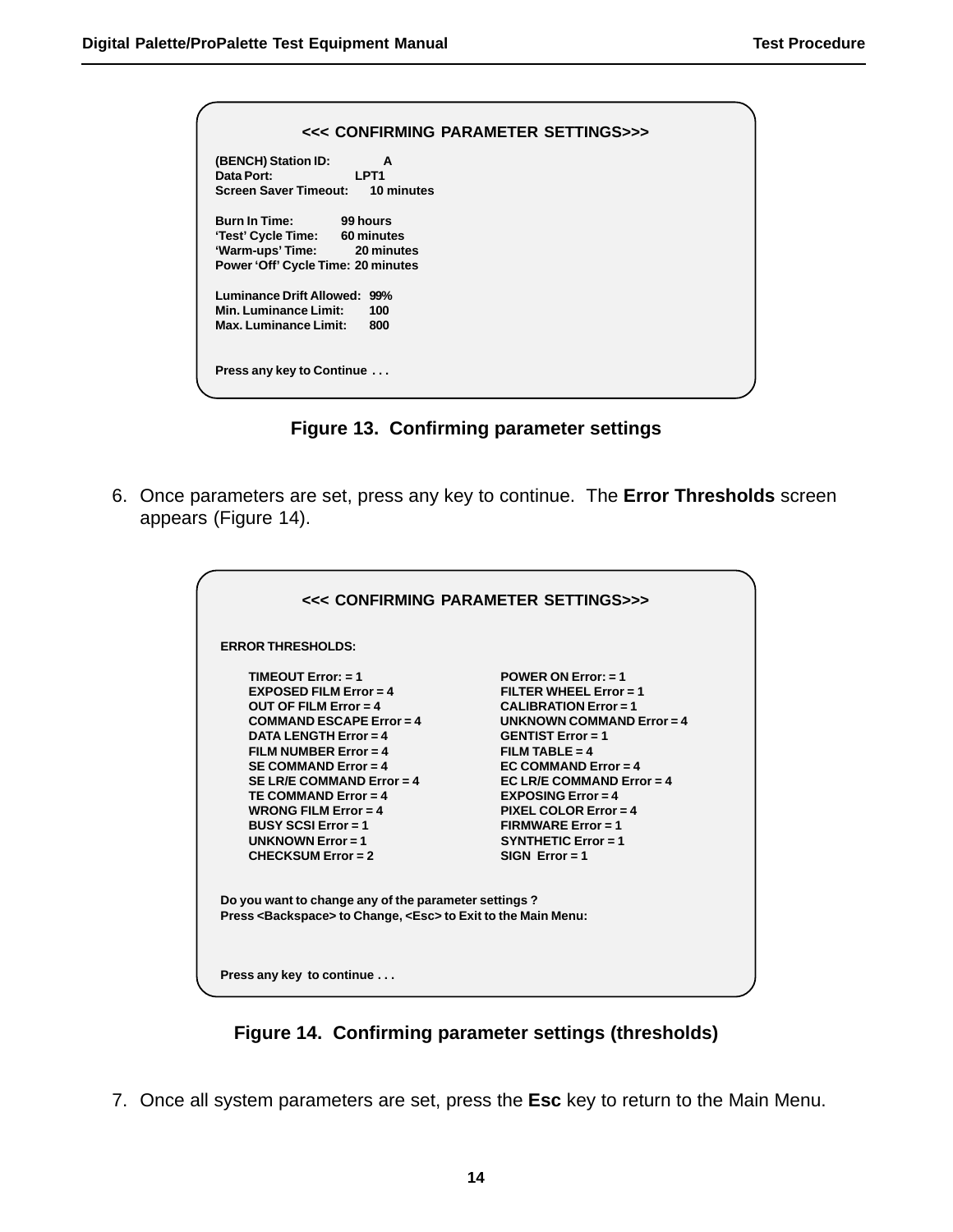### **4. System Error Messages**

### **Types of Error Messages**

There are 26 error messages that the Burn-In System is presently capable of reporting. The error messages are grouped into 5 classes:

| • Configuration<br>• Communications | - Configuration File not found.<br>- Unit powered off, Disconnected, or the Wrong Port. |
|-------------------------------------|-----------------------------------------------------------------------------------------|
|                                     |                                                                                         |
| • Hardware                          | - Hardware problem preventing exposures from continuing.                                |
| • Illegal Command or                | - Illegal command or data sent to the unit.                                             |
| Data                                |                                                                                         |
| • Warnings                          | - Buffer Unavailable, Active Exposure and Remove Film<br>Warnings.                      |

### The most common errors are **POWER ON**, **FILTER WHEEL**, **FIRMWARE**, **CALIBRATION** and **TIMEOUT**.

· Table 2 lists and defines the error messages.

### **Table 2. Error Messages**

| <b>Error</b>    | <b>Explanation</b>                                                                                                                                                                                         |
|-----------------|------------------------------------------------------------------------------------------------------------------------------------------------------------------------------------------------------------|
| #0 TIMEOUT      | Communication difficulties with the unit. Default threshold<br>for TIMEOUT error is 3 (test terminates on 3rd occurrence).                                                                                 |
| #1 POWER ON     | Unit just powered on. The palette is in a default state and<br>may need to be configured before taking any exposures.<br>Default threshold for POWER ON error is 1 (test terminates<br>on 1st occurrence). |
| #2 EXPOSED FILM | Film previously exposed. The palette has determined<br>that an image area has been exposed or partially exposed.<br>Default threshold for EXPOSED FILM error is 4 (test<br>terminates on 4th occurrence).  |
| #3 FILTER WHEEL | Filter wheel not turning properly. Default threshold for<br>FILTER WHEEL error is 4 (test terminates on 4th<br>occurrence).                                                                                |
| #4 OUT OF FILM  | Camera back out of film. Default threshold for OUT OF<br>FILM error is 4 (test terminates on the 4th occurrence).                                                                                          |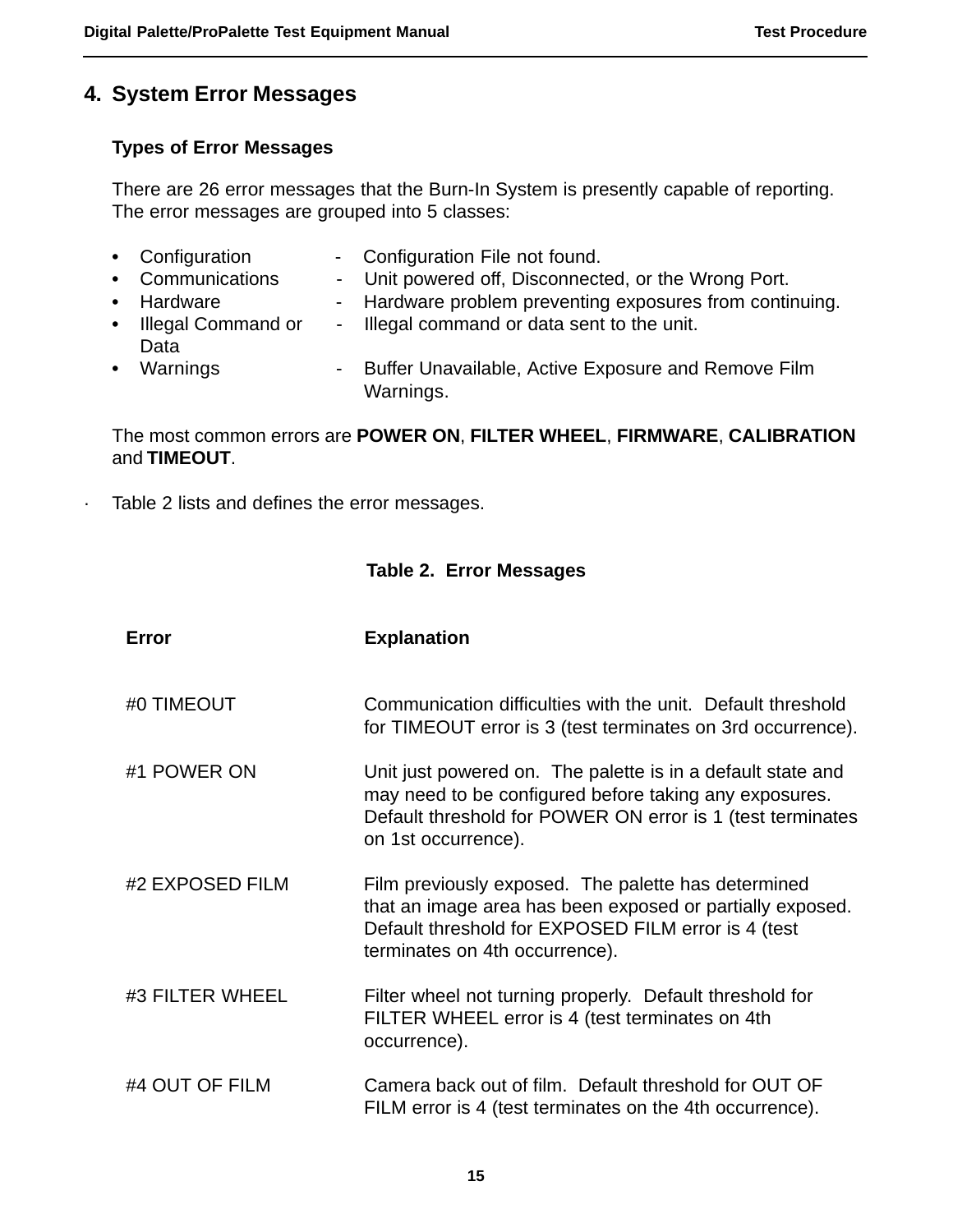|                     | Table 2. Error Messages (Con't)                                                                                                                                                                                                                                      |  |  |  |  |  |
|---------------------|----------------------------------------------------------------------------------------------------------------------------------------------------------------------------------------------------------------------------------------------------------------------|--|--|--|--|--|
| Error               | <b>Explanation</b>                                                                                                                                                                                                                                                   |  |  |  |  |  |
| #5 CALIBRATION      | Self calibration failure. This error occur if the palette<br>is not warming up properly. Default threshold for<br>CALIBRATION error is 1 (test terminates on the 1st<br>occurrence).                                                                                 |  |  |  |  |  |
| #10 COMMAND ESCAPE  | The first character of the command is not an Escape. The<br>palette has received data that it cannot interpret.<br>Default threshold for COMMAND ESCAPE error is 4 (test<br>terminates on 4th occurrence).                                                           |  |  |  |  |  |
| #11 UNKNOWN COMMAND | Not a valid command. The palette has received<br>command data that it cannot interpret. Default threshold<br>for UNKNOWN COMMAND error is 4 (test terminates on<br>4th occurrence).                                                                                  |  |  |  |  |  |
| #12 DATA LENGTH     | Inappropriate data length for the command. The palette has<br>received illegal data. Default threshold for DATA LENGTH<br>error is 4 (test terminates on 4th occurrence).                                                                                            |  |  |  |  |  |
| #13 GENTEST         | Gentest was not initialized prior to a command. The palette<br>is in a diagnostic test mode. Default threshold for<br>GENTEST error is 4 (test terminates on the 4th occurrence).                                                                                    |  |  |  |  |  |
| #14 FILM NUMBER     | Film number out of range. The Burn-In program has<br>referenced a film type that is not supported by the palette.<br>Default threshold for FILM NUMBER error is 4 (test<br>terminates on 4th occurrence).                                                            |  |  |  |  |  |
| #15 FILM TABLE      | Command parameter invalid. Illegal data has been sent<br>to the palette. Default threshold for FILM TABLE error is 4<br>(test terminates on 4th occurrence).                                                                                                         |  |  |  |  |  |
| #16 SE COMMAND      | Start exposure command issued out of sequence. The<br>palette is currently exposing an image, and has received a<br>command out of sequence or without proper initialization.<br>Default threshold for SE COMMAND error is 4 (test<br>terminates on 4th occurrence). |  |  |  |  |  |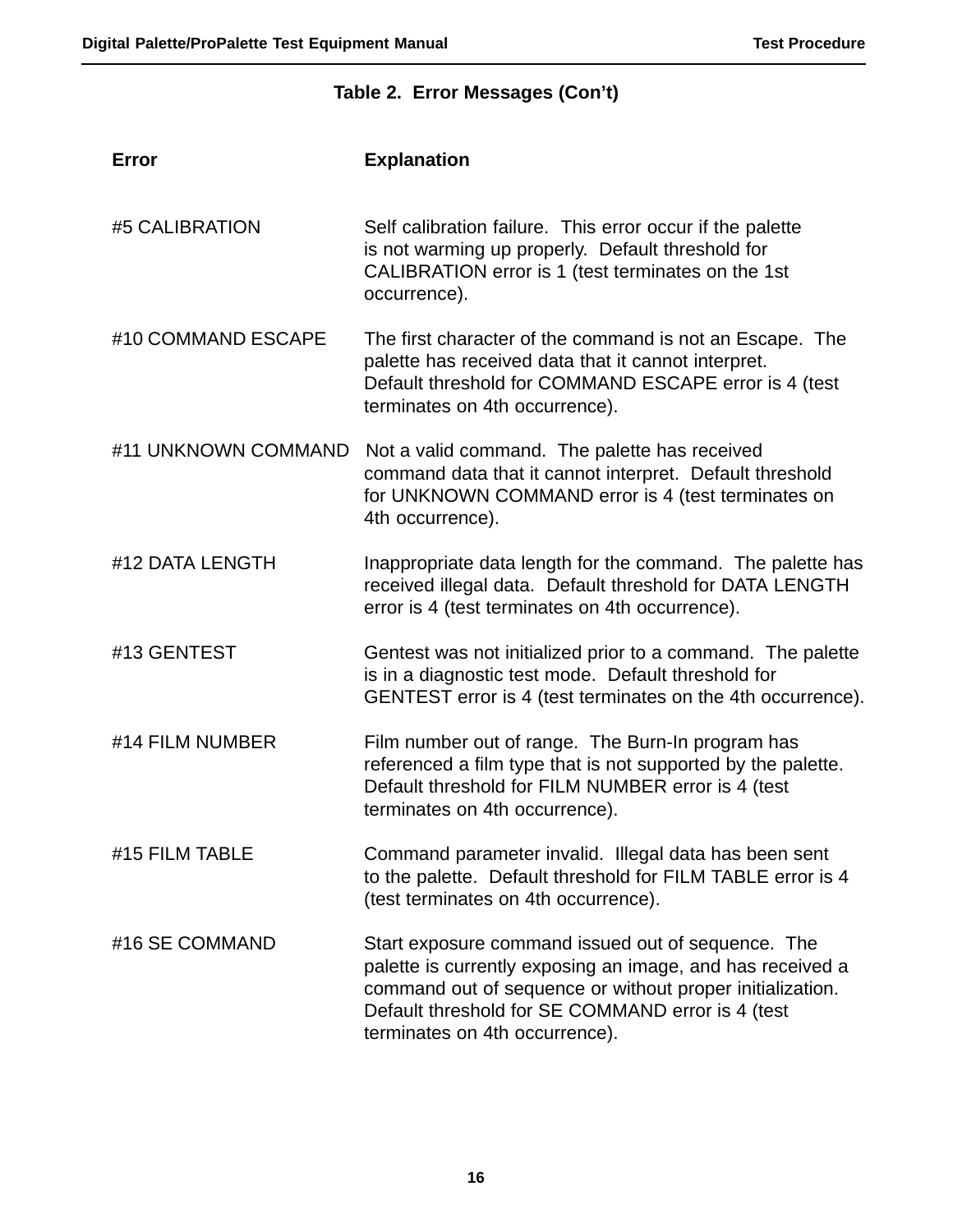### **Table 2. Error Messages (Con't)**

| Error               | <b>Explanation</b>                                                                                                                                                                                                                                                                  |
|---------------------|-------------------------------------------------------------------------------------------------------------------------------------------------------------------------------------------------------------------------------------------------------------------------------------|
| #17 EC COMMAND      | Exposure color command issued out of sequence. An<br>attempt has been made to move the filter wheel to an<br>exposure position, but the palette is not currently exposing<br>an image. Default threshold for EC COMMAND error is 4<br>(test terminates on 4th occurrence).          |
| #18 SE LR/E COMMAND | Print issued out of sequence with no start exposure<br>command. An attempt has been made to send the data for<br>exposing an image, but the palette is not currently<br>exposing an image. Default threshold for SE LR/E<br>COMMAND error is 4 (test terminates on 4th occurrence). |
| #19 ECLR/E Command  | Print issued out of sequence with no exposure color<br>command. An attempt has been made to send the data for<br>exposing an image, but the filter wheel is not in an exposure<br>position. Default threshold for ECLR/E COMMAND error is<br>4 (test terminates on 4th occurrence). |
| #20 TE COMMAND      | Terminate exposure command issued with no prior start<br>exposure command. A command has been issued to the<br>palette out of sequence. Default threshold for TE<br>COMMAND error is 4 (test terminates on 4th occurrence).                                                         |
| #21 EXPOSING        | Still exposing a prior image. The palette is exposing<br>an image and cannot accept another image until it has<br>finished. Default threshold for EXPOSING error is 4<br>(test terminates on 4th occurrence).                                                                       |
| #22 WRONG FILM      | Incorrect film for the camera. An inappropriate film type has<br>been selected for the current camera back. Default<br>threshold for WRONG FILM error is 4 (test terminates on<br>4th occurrence).                                                                                  |
| #23 PIXEL COLOR     | Wrong pixel color for black-and-white film. Incorrect black-<br>and-white values have been sent to the palette.<br>Default threshold for PIXEL COLOR error is 4 (test<br>terminates on 4th occurrence).                                                                             |
| #24 BUSY SCSI       | Another application program has instructed the palette to<br>expose an image via SCSI port. Default threshold for BUSY<br>SCSI error is 4 (test terminates on 4th occurrence).                                                                                                      |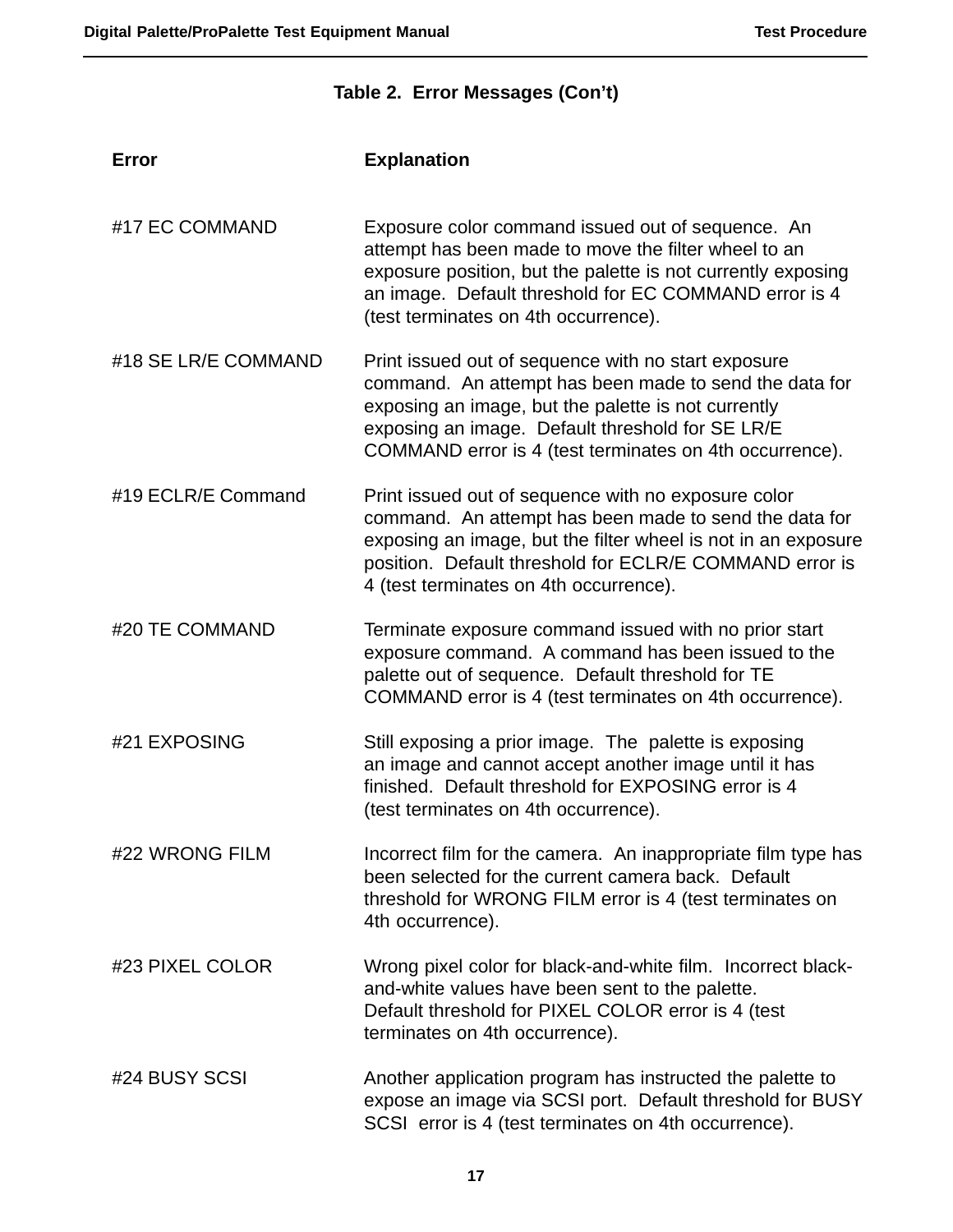#### **Table 2. Error Messages (Con't)**

| <b>Error</b>  | <b>Explanation</b>                                                                                                                                                                                                  |
|---------------|---------------------------------------------------------------------------------------------------------------------------------------------------------------------------------------------------------------------|
| #30 FIRMWARE  | Firmware failure. Default threshold for FIRMWARE error is<br>1 (test terminates on 1st occurrence).                                                                                                                 |
| #31 UNKNOWN   | Default threshold for UNKNOWN error is 4 (test terminates<br>on 4th occurrence)                                                                                                                                     |
| #69 SYNTHETIC | User generated error. This error indicates a forced error<br>condition. Default threshold for SYNTHETIC error is 4<br>(test terminates on 4th occurrence).                                                          |
| #70 CHECKSUM  | Checksum mismatch on a line of image data. Data being<br>transferred from the host computer to the palette has<br>been corrupted. Default threshold for CHECKSUM error is 4<br>(test terminates on 4th occurrence). |
| #255 SIGN     | Error sign not in error table. Default threshold for SIGN<br>error is 4 (test terminates on 4th occurrence).                                                                                                        |

#### **Saving Error Messages**

Error messages are **automatically logged** and **saved** in a file called **xmmddhh.LOG**:

**Month Day x mm dd hh.LOG Test Station ID Hour Batch Started**

All recorded error messages include **name**, **number**, **class**, **message**, **exposure**, **power cycle** and **elapsed time**, and are stored directly to the disk. The file name is the same as DOS path name.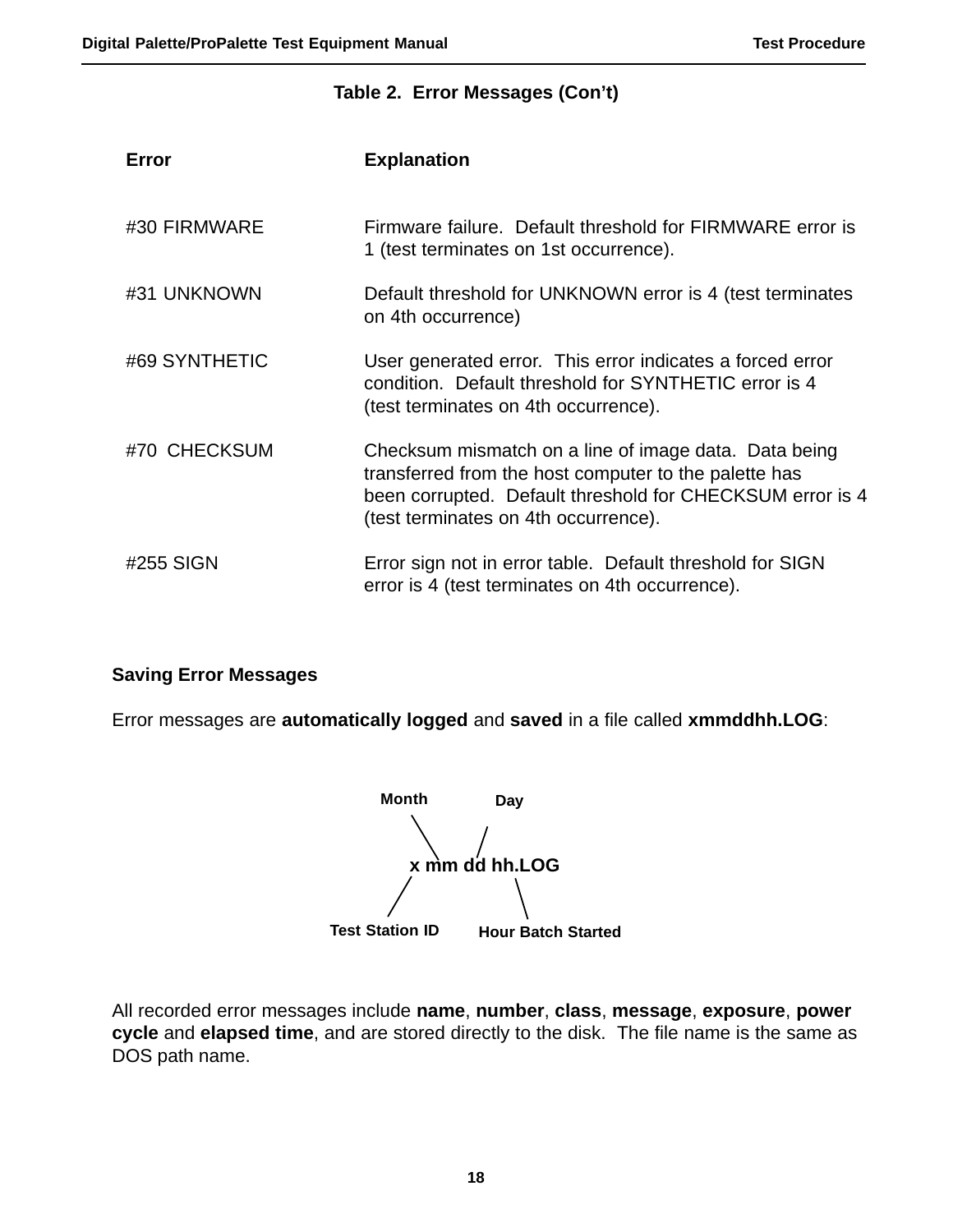### **5. Getting Status Report**

### **Types of Status Reports**

Two types of status reports are provided:

| • Quick Summary | $\sim$ | This report is an instantaneous <b>snapshot</b> of the current test.<br>Quick Summary report is display only.                                                                 |
|-----------------|--------|-------------------------------------------------------------------------------------------------------------------------------------------------------------------------------|
| • Detailed      | $\sim$ | This report is a complete status report of the current test<br>or any user specified test. Detailed report has two<br>display options: screen display and hard copy printout. |

It is recommended that status reports or summaries of current tests be retrieved during the AC power off or the warm-up duty cycle.

The hard copy report includes errors sorted by class, whereas the display option does not. The display option only gives the unit report. The unit report in the hard copy option prints out the status for a unit in sections separated by perforated lines so that they can be cut and attached to each unit ready for the repair technician to check.

A blinking red **\*** in the status report display and **->** in the hard copy printout means that the unit was terminated at that point.

Before printing any report make sure that the printer is set to the top of the page.

**Note:** Printer must be set for 9600 baud rate, no parity and 8 character bits.

Default printer port for the Burn-In system is **COM2**.

#### **Getting Status Report**

- 1. Turn on the system as explained in the Burn-In Test procedure.
- 2. Once the burn-in system **Starting New Batch** menu appears on the screen (Figure 15), press the **Esc** key.

The Main selection Menu appears on the screen (Figure 16).

3. Press the applicable key for the report needed.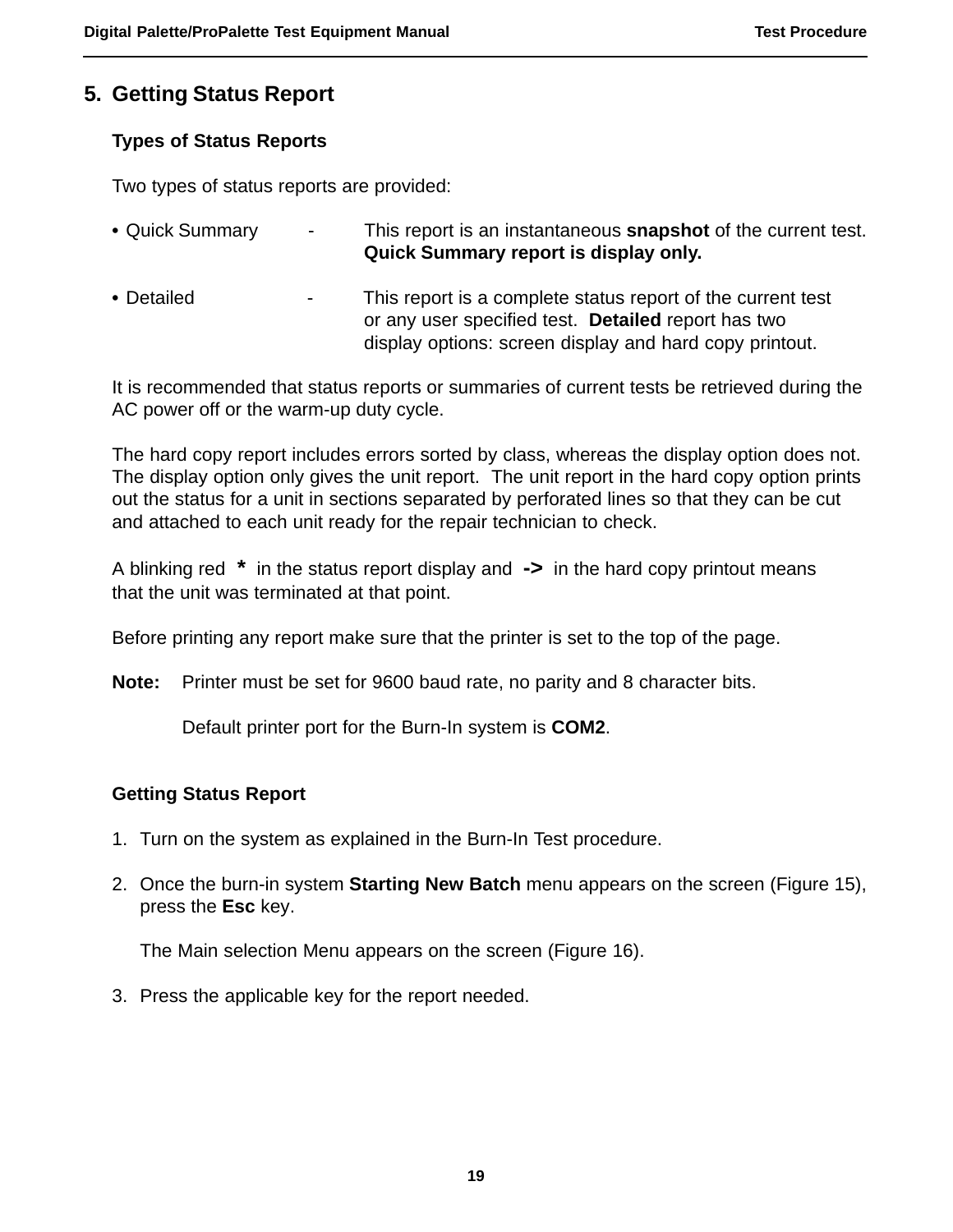

**Figure 15. Starting new batch**



**Figure 16. Main menu selection**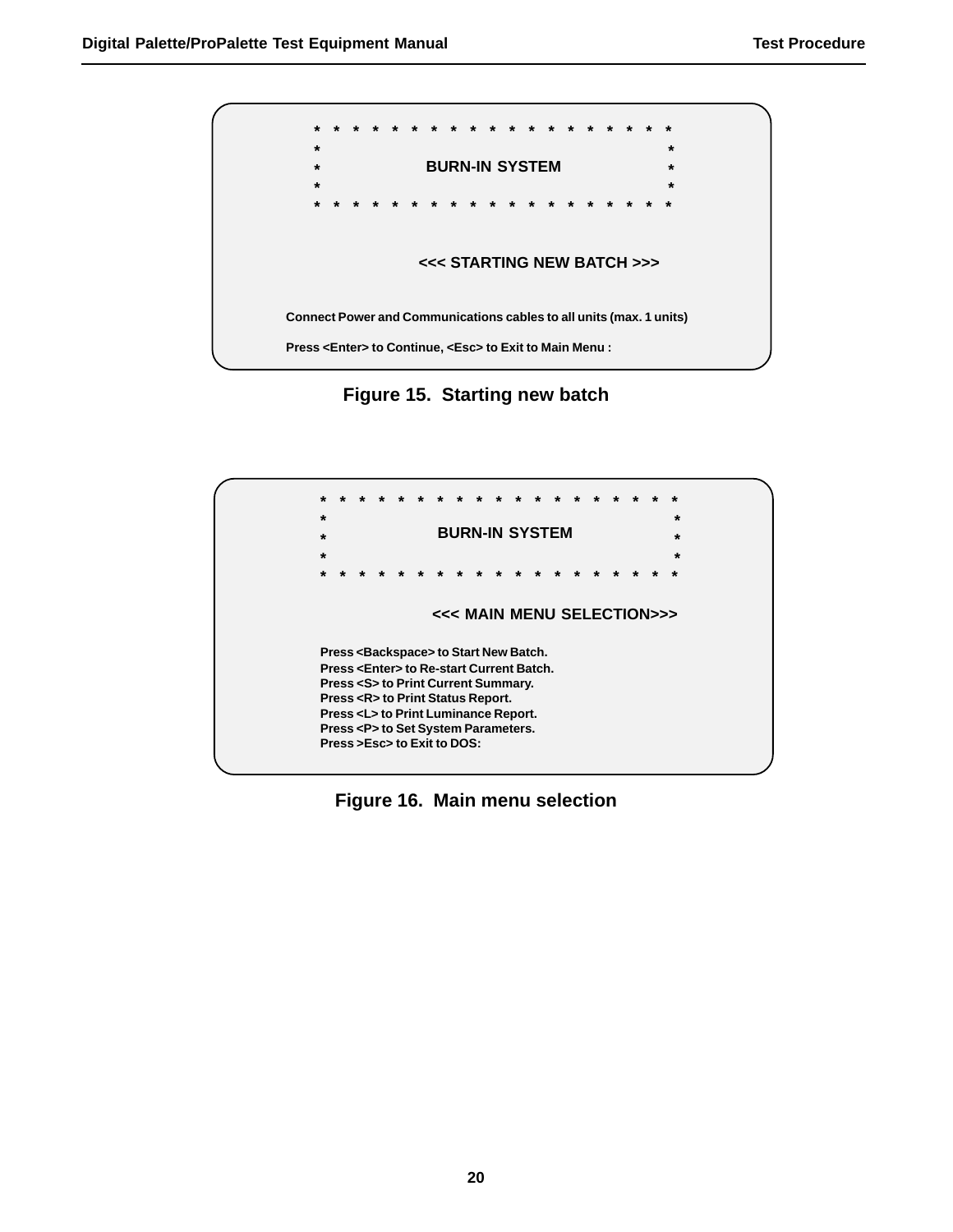### **6. Maintenance**

- **•** It is recommended that on the first of each month the repair technician cleanup the hard drive by exporting all the accumulated log files for the past month to a floppy disk and run the Norton utility **SD** to speed up the disk by condensing it.
- **•** It is also recommended to keep one spare Burn-In system as a back up or replacement.
- **•** The system clock can be set by **TIMER/I** command followed by a system reboot.
- **•** If the system hangs up at any time, reboot by pressing the <**Ctrl**><**Alt**><**Del**> keys simultaneously.
	- **Note:** If the problem still does not go away, the fault could be with the cable, A/B switch box or parallel port.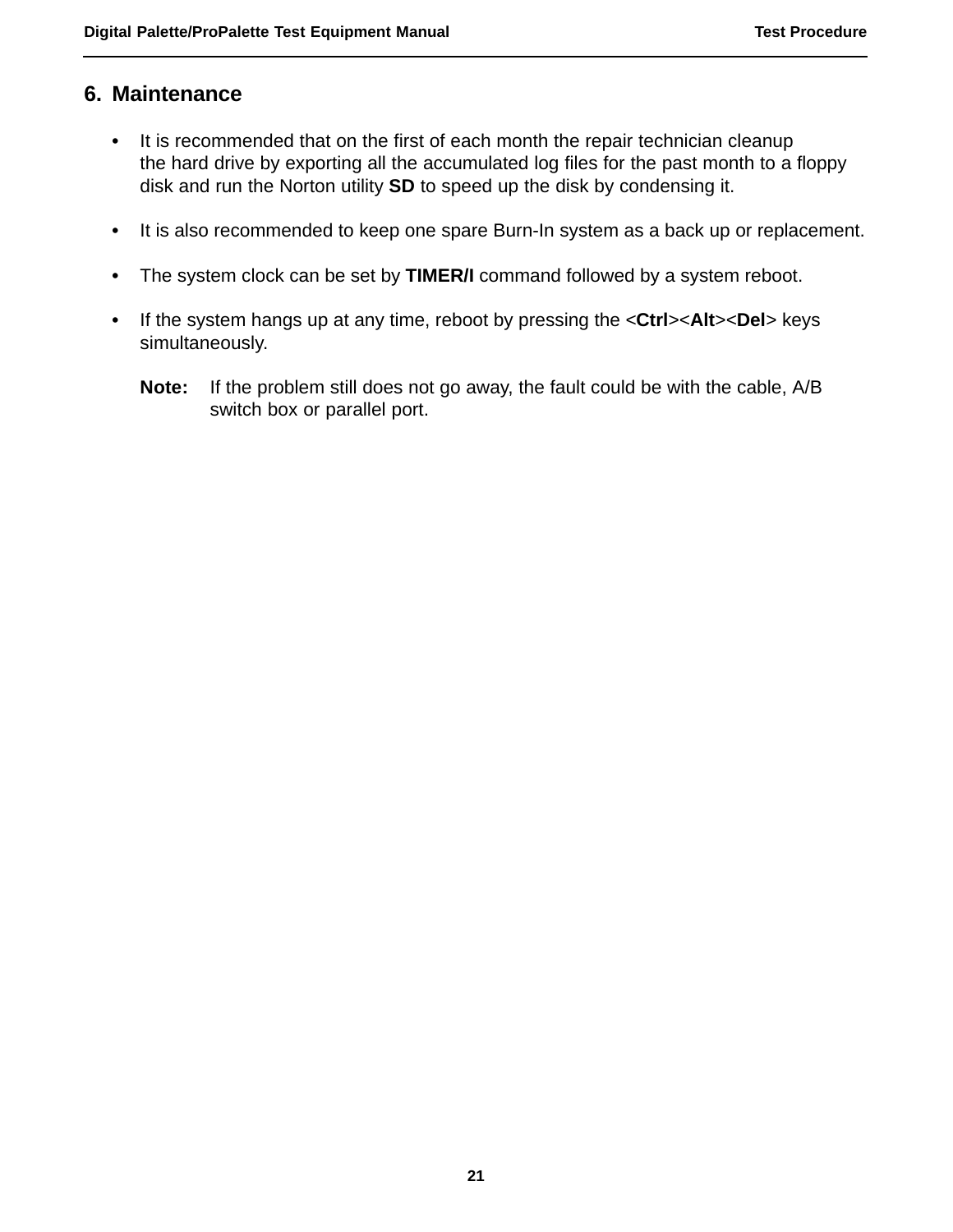### **Appendix A**

### **Menu Selection and Flow Diagram**

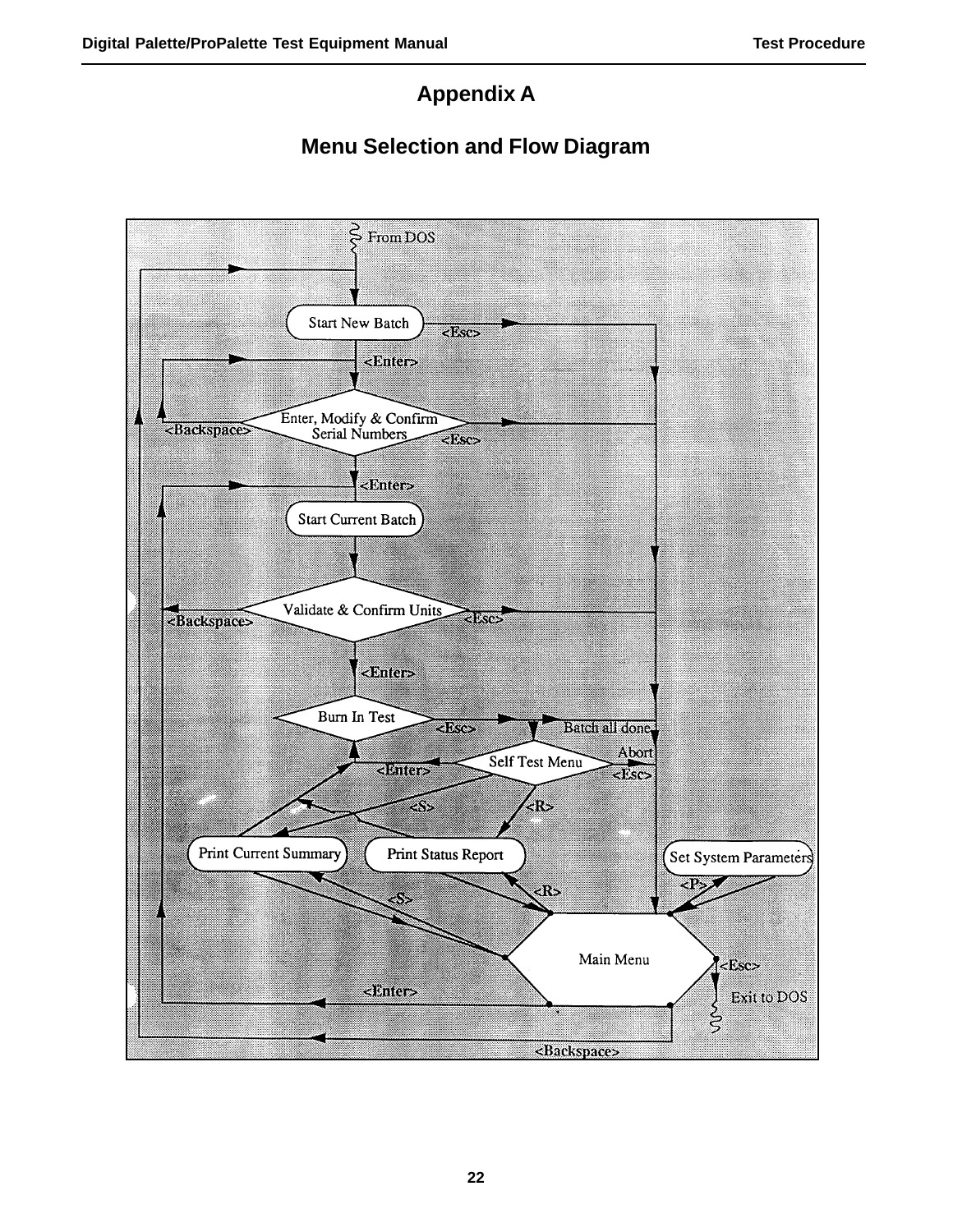### **Appendix B**

### **AUTOEXEC.BAT**

**goto %config% :DigitalPalette path c:\dpalette set dpalette=c:\dpalette\dpalette.cfg cd hrburn dpburnin.exe**

**goto end :ProPalette path c:\dpalette set dpalette=c:\dpalette\dpal.cfg cd kaburn dpburnin.exe goto end :end**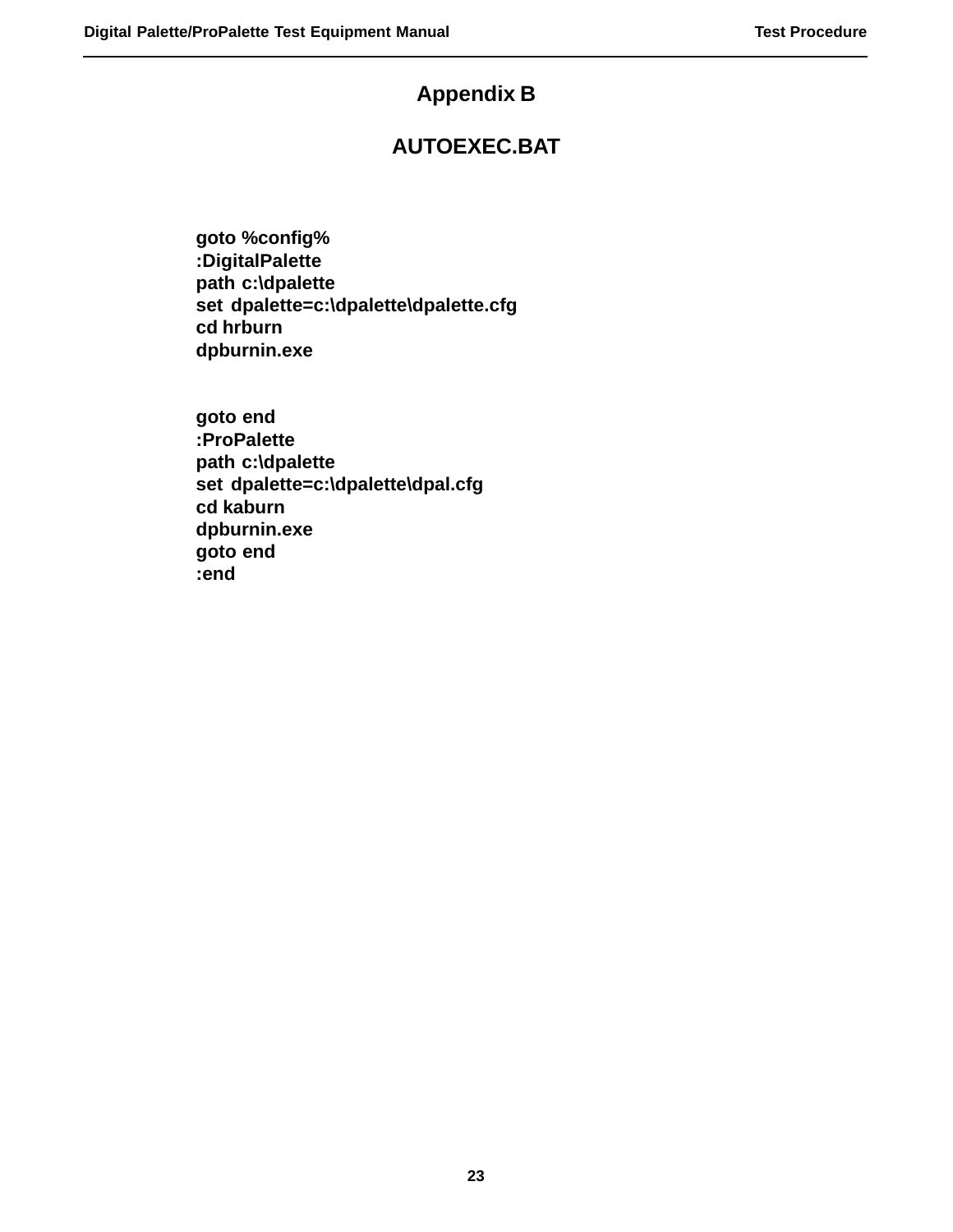### **Appendix C**

### **Partitioning System Hard Drive (Drive C and D)**

Required Software:

- MS-DOS 6.2 Plus Enhanced Tools (Disk 1, 2 and 3)
- **Note:** Make sure all Error and Luminance files are backed up (saved) before partitioning the system hard drive.
- 1. When the **Starting MS DOS .......** message appears, press the shift key.

The MS-DOS **C:** prompt appears on the screen.

2. At the **C:\** prompt, type **FDISK**, then press **Enter**. The **FDISK Option** menu appears.

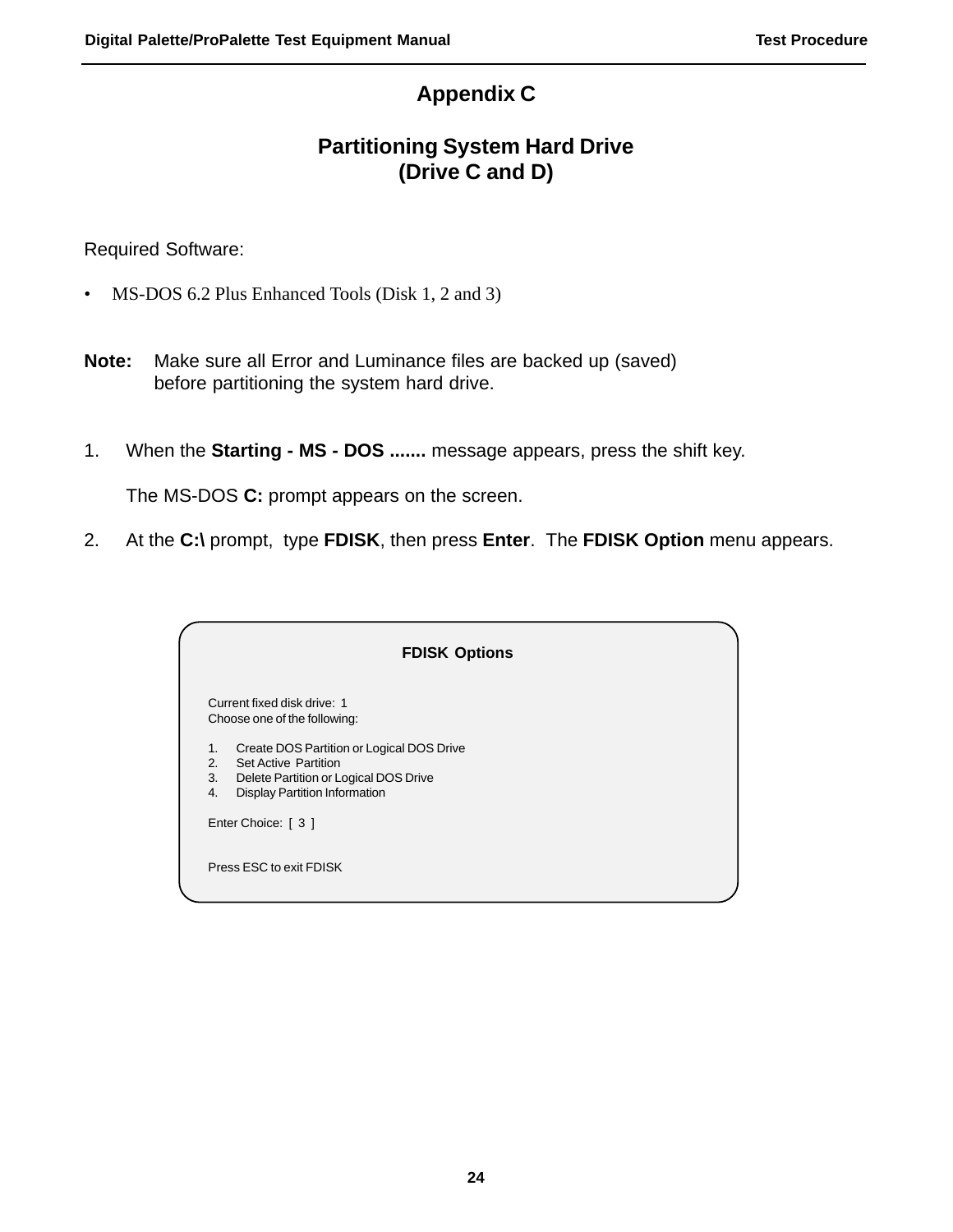3. Type menu choice **3**, then press **Enter**. The **Delete DOS Partition or Logical DOS Drive** menu appears.

|                      | Delete DOS Partition or Logical DOS Drive                                                                                                               |
|----------------------|---------------------------------------------------------------------------------------------------------------------------------------------------------|
|                      | Current fixed disk drive: 1<br>Choose one of the following:                                                                                             |
| 1.<br>2.<br>3.<br>4. | Delete Primary DOS Partition<br>Delete Extended DOS Partition<br>Delete Logical DOS Drive (s) in the Extended DOS Partition<br>Delete Non-DOS Partition |
|                      | Enter Choice: [ 1 ]                                                                                                                                     |
|                      | Press ESC to return to FDISK Option                                                                                                                     |

4. Type menu choice **1**, then press **Enter**. A warning message appears indicating that the Primary partition will be lost.

| <b>Delete Primary DOS Partition</b>                              |               |         |                                                           |               |                   |       |  |
|------------------------------------------------------------------|---------------|---------|-----------------------------------------------------------|---------------|-------------------|-------|--|
| Current fixed disk drive: 1                                      |               |         |                                                           |               |                   |       |  |
| Partition                                                        | <b>Status</b> | Type    | Volume Label                                              | <b>Mbytes</b> | System            | Usage |  |
| C: 1                                                             | A             | PRI DOS | MS-DOS 6                                                  | 620           | FAT <sub>16</sub> | 50%   |  |
|                                                                  |               |         | Total disk space is 1240 Mbytes (1 Mbyte = 1048576 bytes) |               |                   |       |  |
| WARNING: Data in the deleted Primary DOS Partition will be lost. |               |         |                                                           |               |                   |       |  |
| Press ESC to return to FDISK Option                              |               |         |                                                           |               |                   |       |  |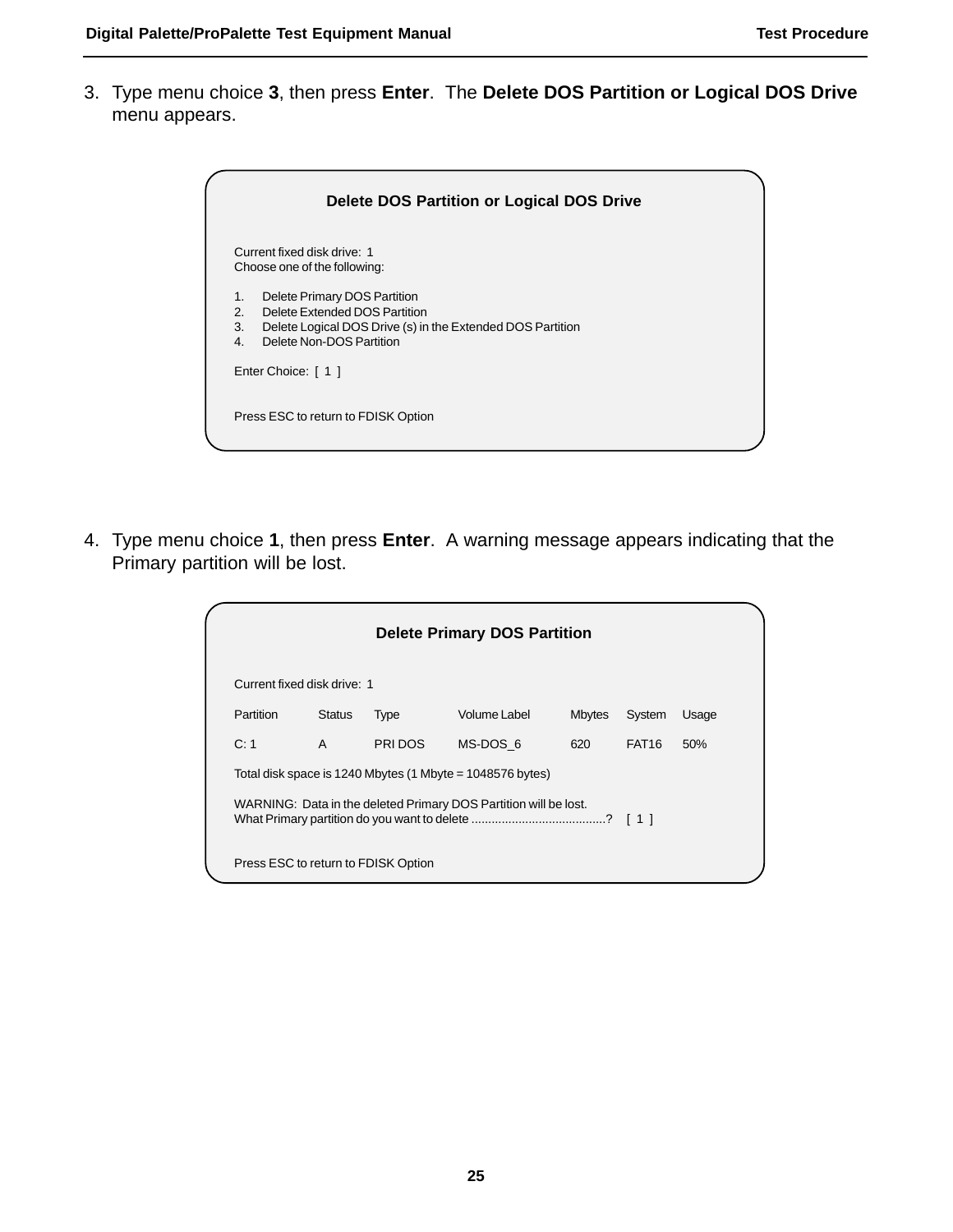5. If applicable, type menu choice **1**, then press **Enter**. The **Enter Volume Label** message appears.

|                                                                                 |               |             | <b>Delete Primary DOS Partition</b>                       |               |              |       |
|---------------------------------------------------------------------------------|---------------|-------------|-----------------------------------------------------------|---------------|--------------|-------|
| Current fixed disk drive: 1                                                     |               |             |                                                           |               |              |       |
| Partition                                                                       | <b>Status</b> | <b>Type</b> | Volume Label                                              | <b>Mbytes</b> | System       | Usage |
| C:1                                                                             | $\mathsf{A}$  | PRI DOS     | MS-DOS 6                                                  | 620           | <b>FAT16</b> | 50%   |
|                                                                                 |               |             | Total disk space is 1240 Mbytes (1 Mbyte = 1048576 bytes) |               |              |       |
| WARNING: Data in the deleted Primary DOS Partition will be lost.<br>IMS-DOS 6 1 |               |             |                                                           |               |              |       |
| Press ESC to return to FDISK Option                                             |               |             |                                                           |               |              |       |

6. Type **MS-DOS\_6** (volume label), then press **Enter**. A yes/no (**y/n**) message appears.

| <b>Delete Primary DOS Partition</b>                                                       |               |             |                                                           |               |                   |       |
|-------------------------------------------------------------------------------------------|---------------|-------------|-----------------------------------------------------------|---------------|-------------------|-------|
| Current fixed disk drive: 1                                                               |               |             |                                                           |               |                   |       |
| Partition                                                                                 | <b>Status</b> | <b>Type</b> | Volume Label                                              | <b>Mbytes</b> | System            | Usage |
| C: 1                                                                                      | $\mathsf{A}$  | PRI DOS     | MS-DOS 6                                                  | 620           | FAT <sub>16</sub> | 50%   |
|                                                                                           |               |             | Total disk space is 1240 Mbytes (1 Mbyte = 1048576 bytes) |               |                   |       |
| WARNING: Data in the deleted Primary DOS Partition will be lost.<br>[ MS-DOS 6 ]<br>1 Y 1 |               |             |                                                           |               |                   |       |
| Press ESC to return to FDISK Option                                                       |               |             |                                                           |               |                   |       |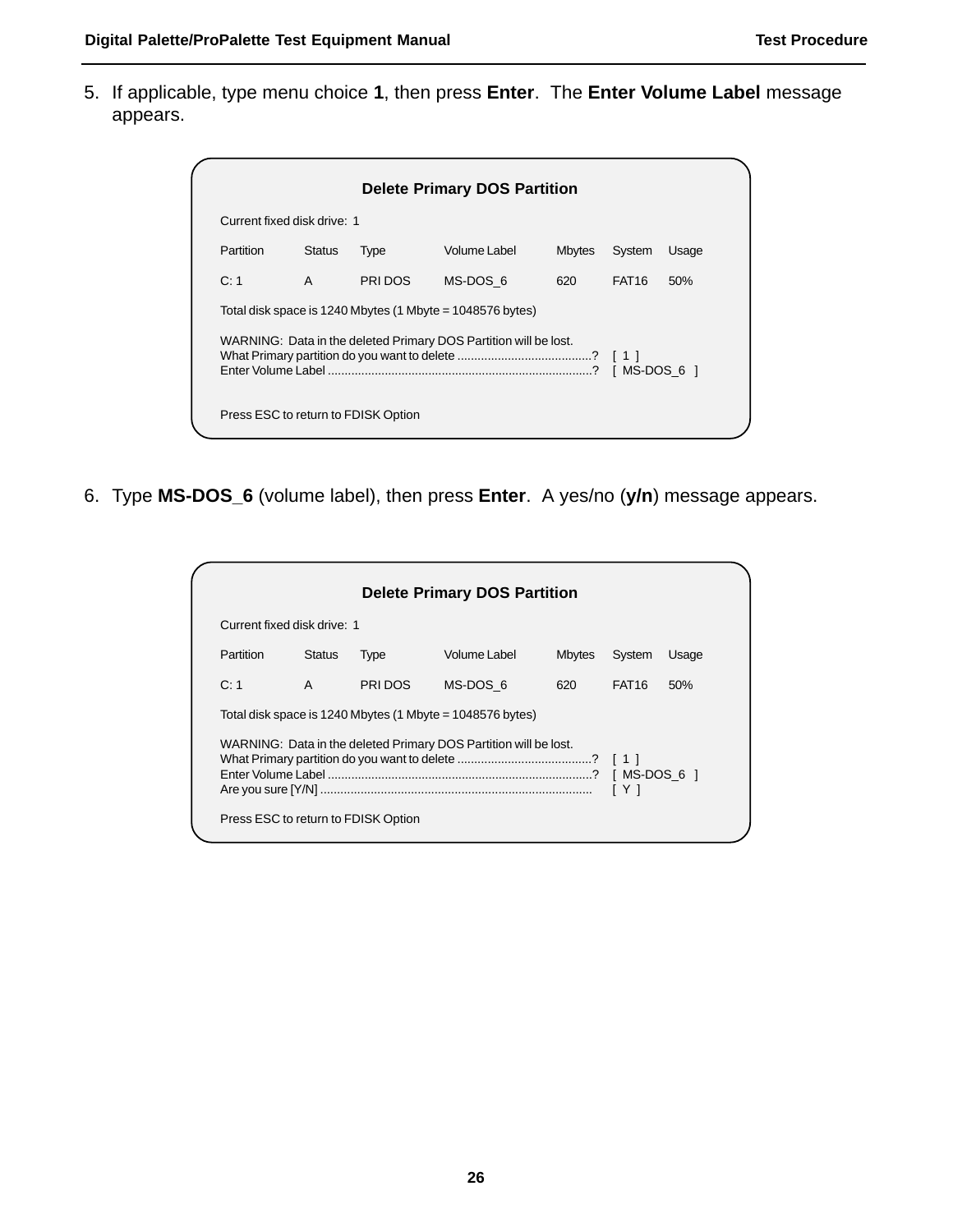7. Type yes (**Y**), then press **Enter**. A message appears indicating that the primary DOS partition was deleted.



8. Press **Esc** key to continue. The **FDISK Option** menu reappears.

| <b>FDISK Options</b>                                                                                                                                                              |  |
|-----------------------------------------------------------------------------------------------------------------------------------------------------------------------------------|--|
| Current fixed disk drive: 1<br>Choose one of the following:                                                                                                                       |  |
| Create DOS Partition or Logical DOS Drive<br>1.<br><b>Set Active Partition</b><br>2.<br>3.<br>Delete Partition or Logical DOS Drive<br><b>Display Partition Information</b><br>4. |  |
| Enter Choice: [ 1 ]                                                                                                                                                               |  |
| Press ESC to exit FDISK                                                                                                                                                           |  |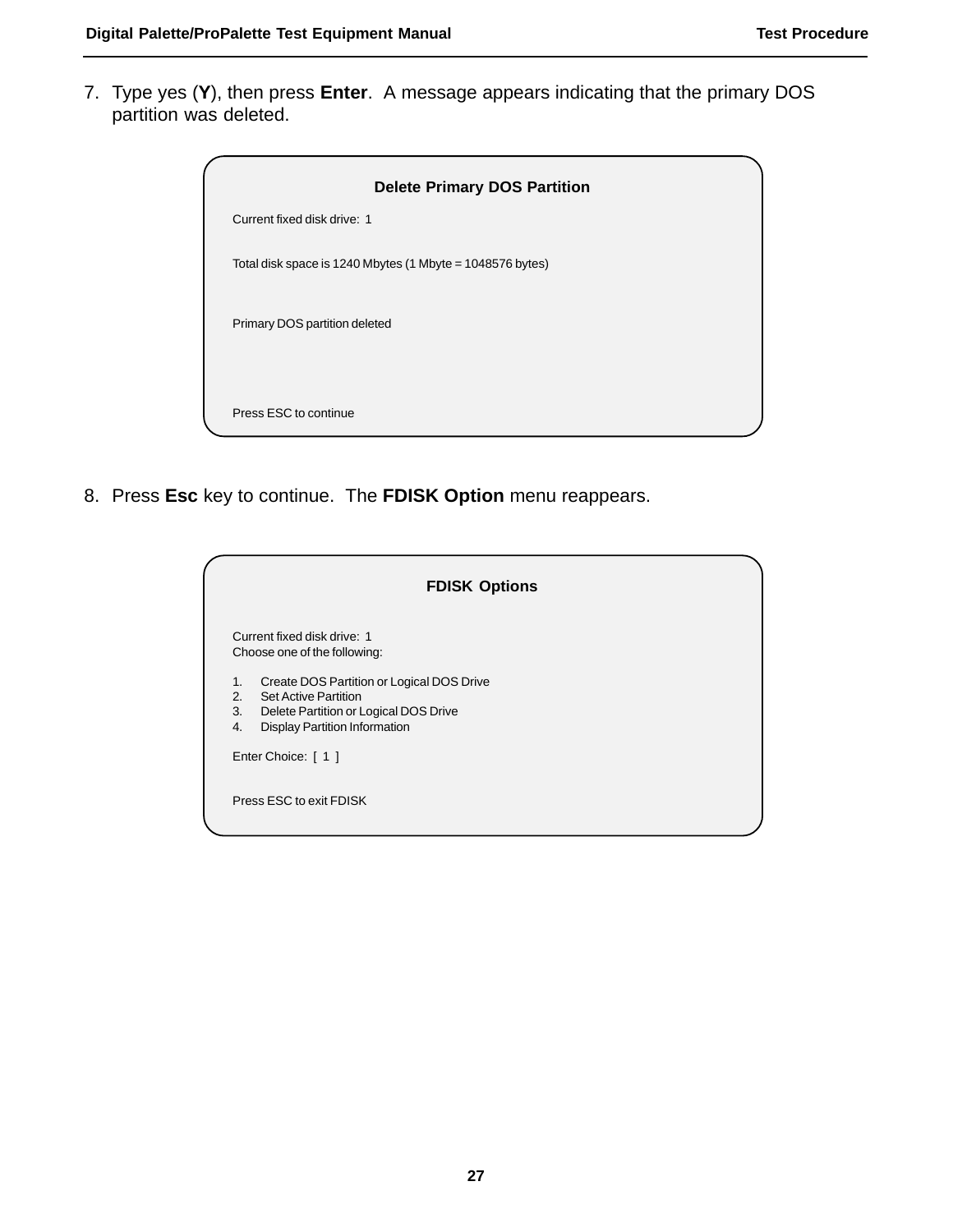9. If applicable, type menu choice **1**, then press **Enter**. The **Create DOS Partition or Logical DOS Drive** menu appears.

|                | <b>Create DOS Partition or Logical DOS Drive</b>                                                                            |
|----------------|-----------------------------------------------------------------------------------------------------------------------------|
|                | Current fixed disk drive: 1<br>Choose one of the following:                                                                 |
| 1.<br>2.<br>3. | Create Primary DOS Partition<br>Create Extended DOS Partition<br>Create Logical DOS Drive (s) in the Extended DOS Partition |
|                | Enter Choice: [ 1 ]                                                                                                         |
|                | Press ESC to return to FDISK Option                                                                                         |

10.Type menu choice **1**, then press **Enter**. The **Create Primary DOS Partition** screen appears.

| <b>Create Primary DOS Partition</b>                                    |                   |  |
|------------------------------------------------------------------------|-------------------|--|
| Current fixed disk drive: 1                                            |                   |  |
| Do you wish the maximum available size for a primary DOS Partition and | $\lceil N \rceil$ |  |
| Press ESC to return to FDISK Option                                    |                   |  |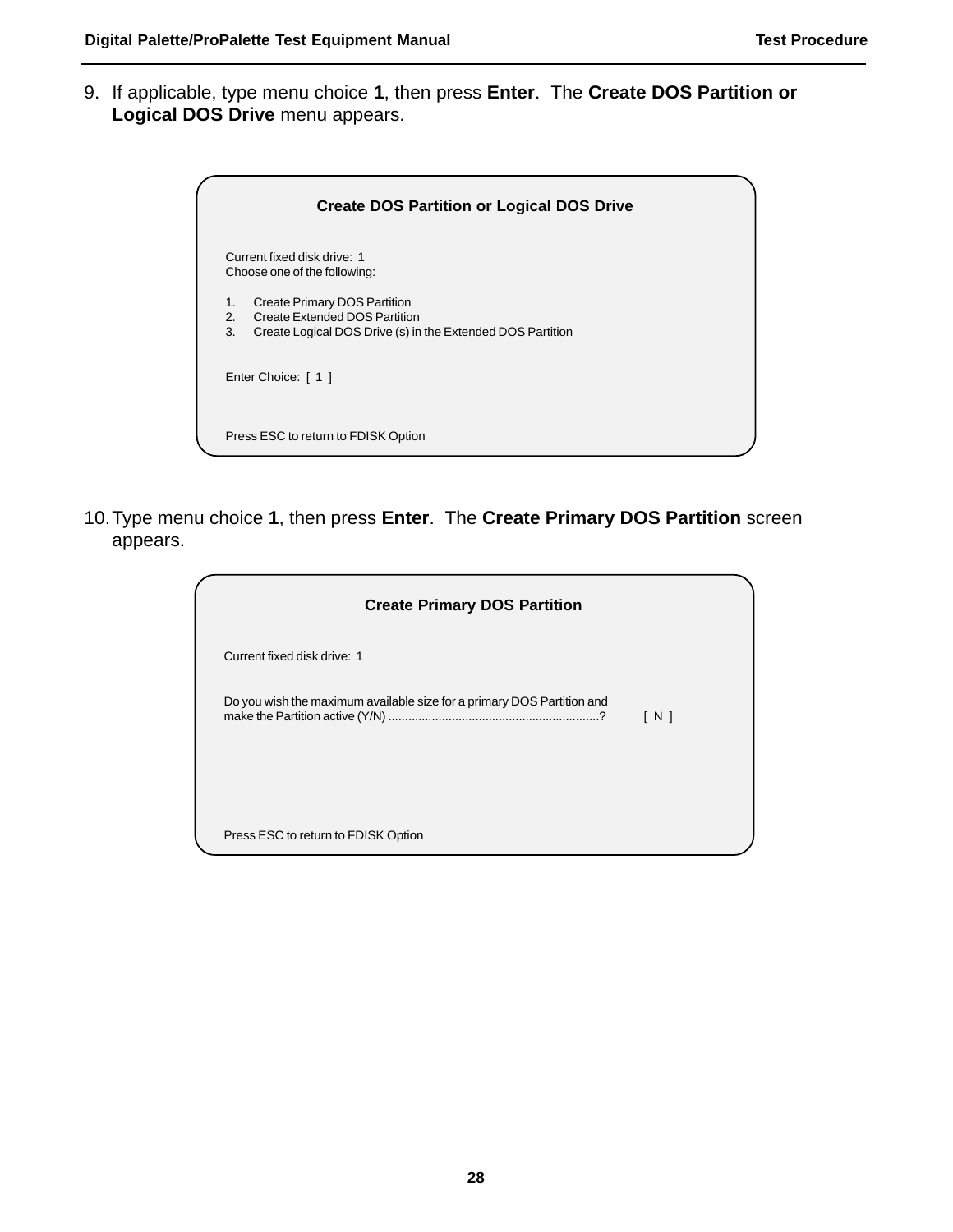11. Type no (**N**), then press **Enter**. A message appears indicating the total disk space.



12. Type **50%** or **620** (1/2 of available space), then press **Enter**. The **Create Primary DOS Partition** screen appears indicating that the primary DOS (C) partition was created.

|                                 |               |             | <b>Create Primary DOS Partition</b> |               |                |       |
|---------------------------------|---------------|-------------|-------------------------------------|---------------|----------------|-------|
| Current fixed disk drive: 1     |               |             |                                     |               |                |       |
| Partition                       | <b>Status</b> | <b>Type</b> | <b>Volume Label</b>                 | <b>Mbytes</b> | System         | Usage |
| C: 1                            | $\mathsf{A}$  | PRI DOS     | MS-DOS 6                            | 620           | <b>UNKNOWN</b> | 50%   |
|                                 |               |             |                                     |               |                |       |
|                                 |               |             |                                     |               |                |       |
|                                 |               |             |                                     |               |                |       |
| Press ESC to return to continue |               |             |                                     |               |                |       |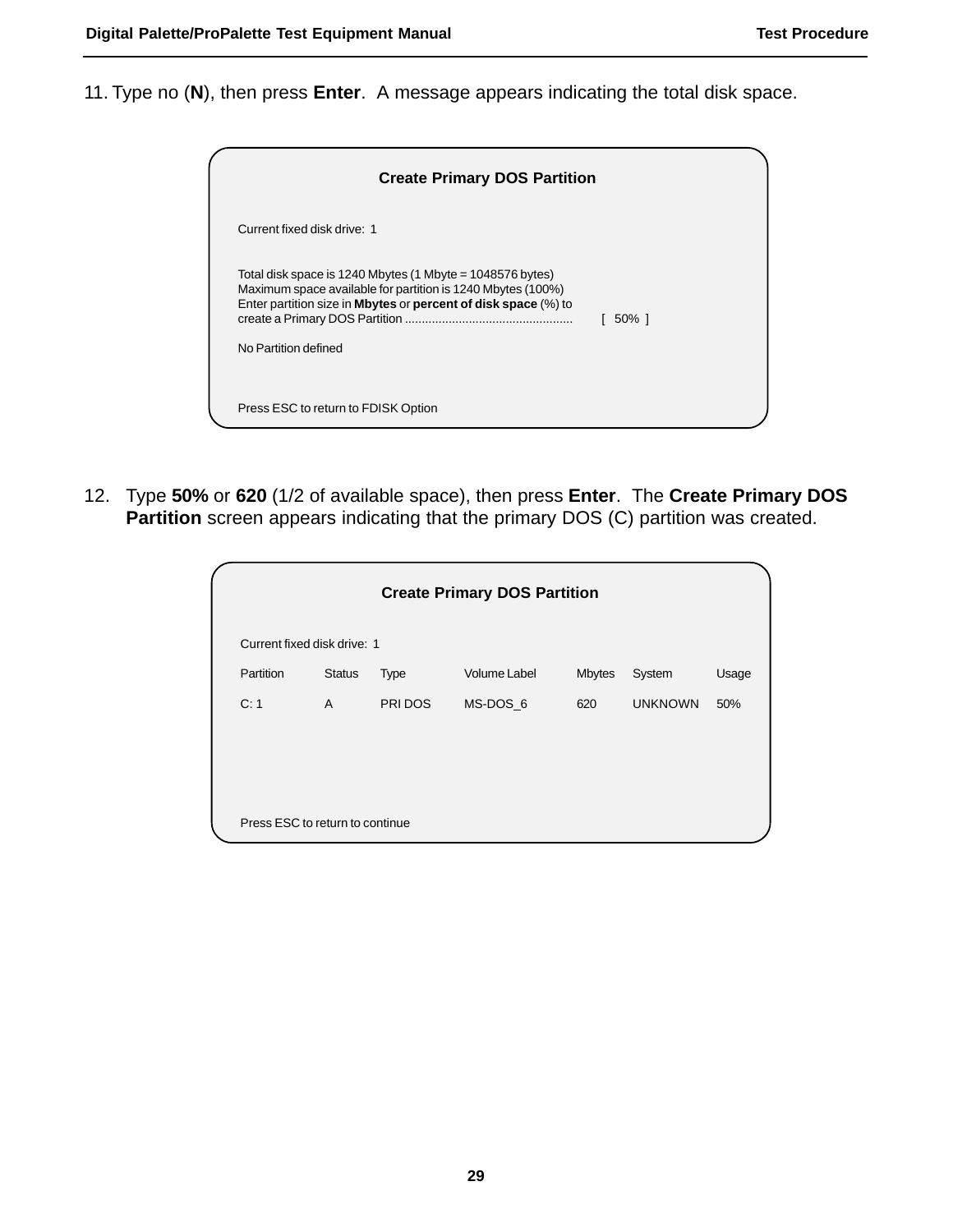13. Press **Esc** key to continue. The **FDISK Option** menu reappears with a warning stating that no partitions set active.

|                      | <b>FDISK Options</b>                                                                                                                                      |
|----------------------|-----------------------------------------------------------------------------------------------------------------------------------------------------------|
|                      | Current fixed disk drive: 1<br>Choose one of the following:                                                                                               |
| 1.<br>2.<br>3.<br>4. | Create DOS Partition or Logical DOS Drive<br><b>Set Active Partition</b><br>Delete Partition or Logical DOS Drive<br><b>Display Partition Information</b> |
|                      | Enter Choice: [ 2 ]                                                                                                                                       |
|                      | WARNING: No Partitions are set active - disk 1 is not startable unless<br>a partition is set active                                                       |
|                      | Press ESC to exit FDISK                                                                                                                                   |

14. Type menu choice **2**, then press **Enter**. The **Set Active Partition** screen appears.

|                                     |               |             | <b>Set Active Partition</b>                               |               |                                   |       |  |  |
|-------------------------------------|---------------|-------------|-----------------------------------------------------------|---------------|-----------------------------------|-------|--|--|
| Current fixed disk drive: 1         |               |             |                                                           |               |                                   |       |  |  |
| Partition                           | <b>Status</b> | <b>Type</b> | Volume Label                                              | <b>Mbytes</b> | System                            | Usage |  |  |
| C: 1                                | A             | PRI DOS     | MS-DOS 6                                                  | 620           | <b>UNKNOWN</b>                    | 50%   |  |  |
|                                     |               |             | Total disk space is 1240 Mbytes (1 Mbyte = 1048576 bytes) |               |                                   |       |  |  |
|                                     |               |             | Enter the number of the partition you want to make active |               | $\begin{bmatrix} 1 \end{bmatrix}$ |       |  |  |
|                                     |               |             |                                                           |               |                                   |       |  |  |
| Press ESC to return to FDISK Option |               |             |                                                           |               |                                   |       |  |  |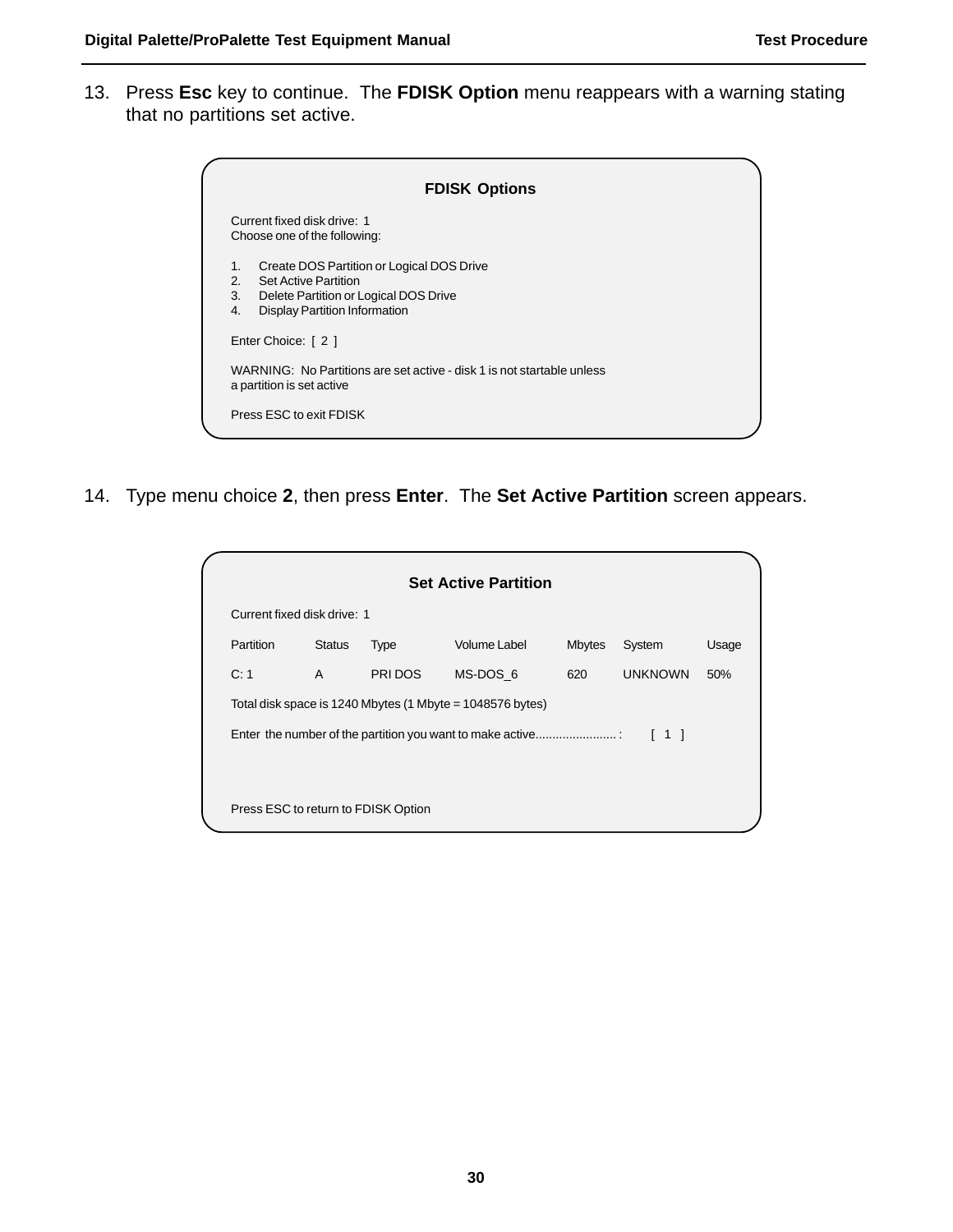15. Type **1** (C), then press **Enter**. The **Set Active Partition** screen appears indicating the active status of partition 1 (C).

|                             |               |                                     | <b>Set Active Partition</b>                               |               |                |       |
|-----------------------------|---------------|-------------------------------------|-----------------------------------------------------------|---------------|----------------|-------|
| Current fixed disk drive: 1 |               |                                     |                                                           |               |                |       |
| Partition                   | <b>Status</b> | <b>Type</b>                         | Volume Label                                              | <b>Mbytes</b> | System         | Usage |
| C: 1                        | $\mathsf{A}$  | PRI DOS                             | MS-DOS 6                                                  | 620           | <b>UNKNOWN</b> | 50%   |
|                             |               |                                     | Total disk space is 1240 Mbytes (1 Mbyte = 1048576 bytes) |               |                |       |
| Partition 1 made active     |               |                                     |                                                           |               |                |       |
|                             |               |                                     |                                                           |               |                |       |
|                             |               | Press ESC to return to FDISK Option |                                                           |               |                |       |

16. Press **Esc** key to continue. The **FDISK Option** menu reappears.

| <b>FDISK Options</b>                                                                                                                                                              |  |
|-----------------------------------------------------------------------------------------------------------------------------------------------------------------------------------|--|
| Current fixed disk drive: 1<br>Choose one of the following:                                                                                                                       |  |
| Create DOS Partition or Logical DOS Drive<br>1.<br><b>Set Active Partition</b><br>2.<br>3.<br>Delete Partition or Logical DOS Drive<br>4.<br><b>Display Partition Information</b> |  |
| Enter Choice: [ 1 ]                                                                                                                                                               |  |
| Press ESC to exit FDISK                                                                                                                                                           |  |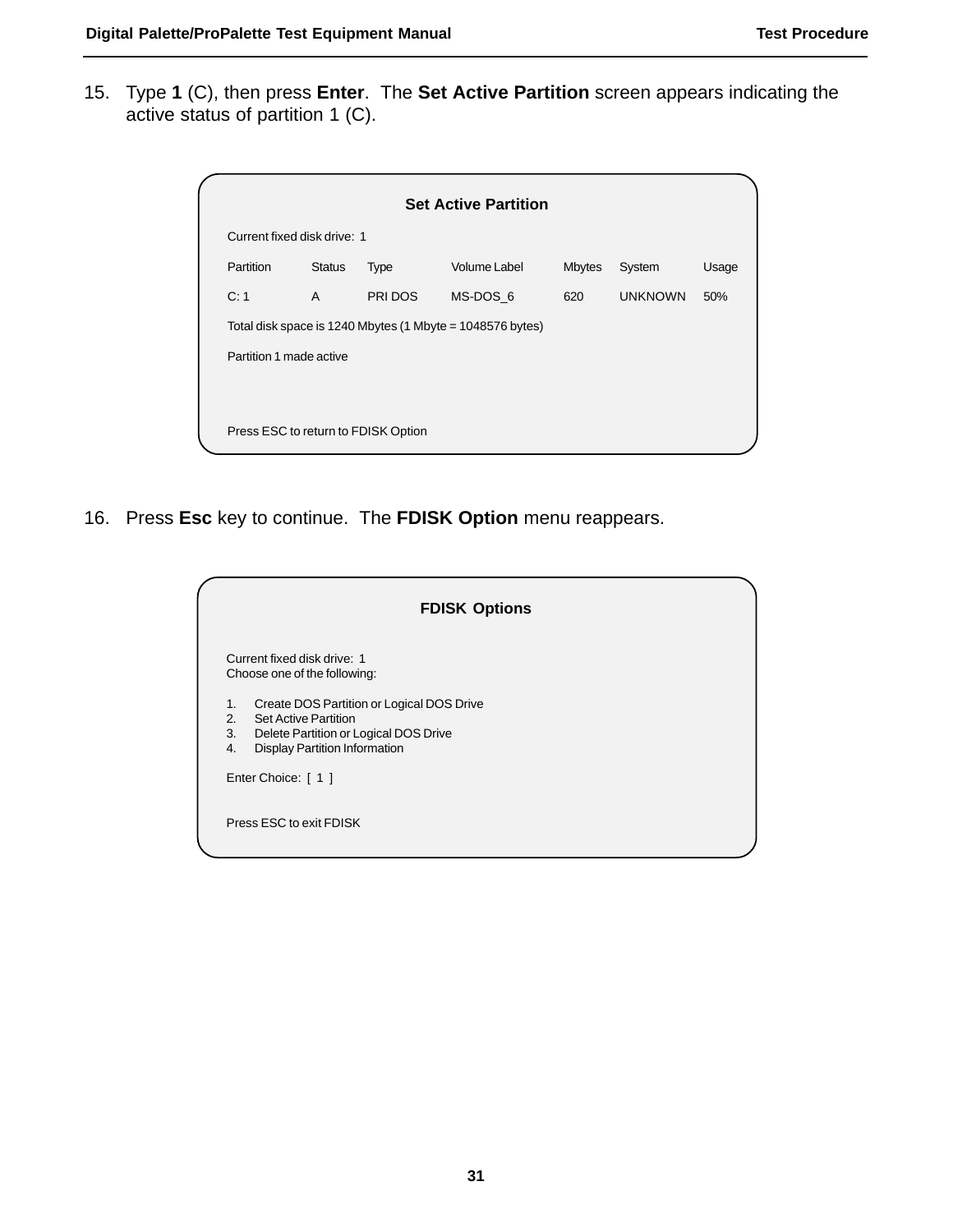17. If applicable, type menu choice **1**, then press **Enter**. The **Create DOS Partition or Logical DOS Drive** menu appears.

| <b>Create DOS Partition or Logical DOS Drive</b>                                                                                                          |  |
|-----------------------------------------------------------------------------------------------------------------------------------------------------------|--|
| Current fixed disk drive: 1<br>Choose one of the following:                                                                                               |  |
| Create Primary DOS Partition<br>1.<br>Create Extended DOS Partition<br>2 <sub>1</sub><br>Create Logical DOS Drive (s) in the Extended DOS Partition<br>3. |  |
| Enter Choice: [ 2 ]                                                                                                                                       |  |
| Press ESC to return to FDISK Option                                                                                                                       |  |

18. Type menu choice **2**, then press **Enter**. The Create Extended DOS Partition screen appears.

| Current fixed disk drive: 1 |               |                                     |                                                                                                                                                                                                            |               |                |       |  |  |  |
|-----------------------------|---------------|-------------------------------------|------------------------------------------------------------------------------------------------------------------------------------------------------------------------------------------------------------|---------------|----------------|-------|--|--|--|
| Partition                   | <b>Status</b> | Type                                | Volume Label                                                                                                                                                                                               | <b>Mbytes</b> | System         | Usage |  |  |  |
| C: 1                        | A             | PRI DOS                             | MS-DOS 6                                                                                                                                                                                                   | 620           | <b>UNKNOWN</b> | 50%   |  |  |  |
| No Partition defined        |               | Press ESC to return to FDISK Option | Total disk space is 1240 Mbytes (1 Mbyte = $1048576$ bytes)<br>Maximum space available for partition is 1240 Mbytes (100%)<br>Enter partition size in <b>Mbytes</b> or <b>percent of disk space</b> (%) to |               | 620 1          |       |  |  |  |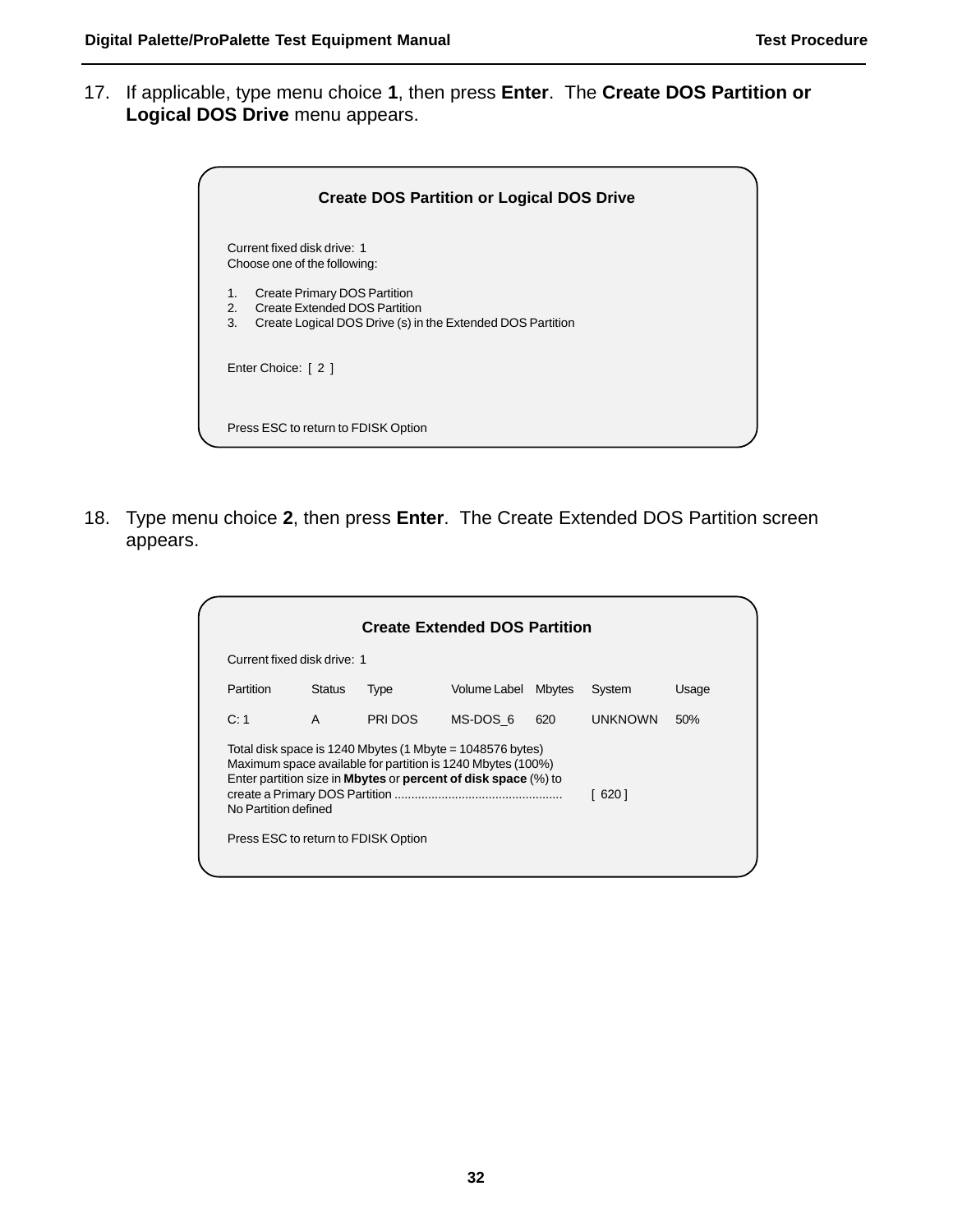19. If applicable type **50% or 620** (1/2 of available space), then press **Enter**. The **Create Extended DOS Partition** screen appears indicating that the extended DOS (2) partition was created.

|                        | Current fixed disk drive: 1    |                           | <b>Create Extended DOS Partition</b> |            |                                  |            |
|------------------------|--------------------------------|---------------------------|--------------------------------------|------------|----------------------------------|------------|
| <b>Partition</b>       | <b>Status</b>                  | <b>Type</b>               | Volume Label Mbytes                  |            | System                           | Usage      |
| C: 1<br>$\overline{2}$ | $\mathsf{A}$                   | PRI DOS<br><b>EXT DOS</b> | MS-DOS 6                             | 620<br>620 | <b>UNKNOWN</b><br><b>UNKNOWN</b> | 50%<br>50% |
|                        | Extended DOS Partition created |                           |                                      |            |                                  |            |
|                        |                                |                           |                                      |            |                                  |            |
|                        |                                |                           |                                      |            |                                  |            |

20. Press **Esc** key to continue. The **Create Logical DOS Drive (S) in Extended DOS Partition** screen appears indicating that no logical drive was defined.

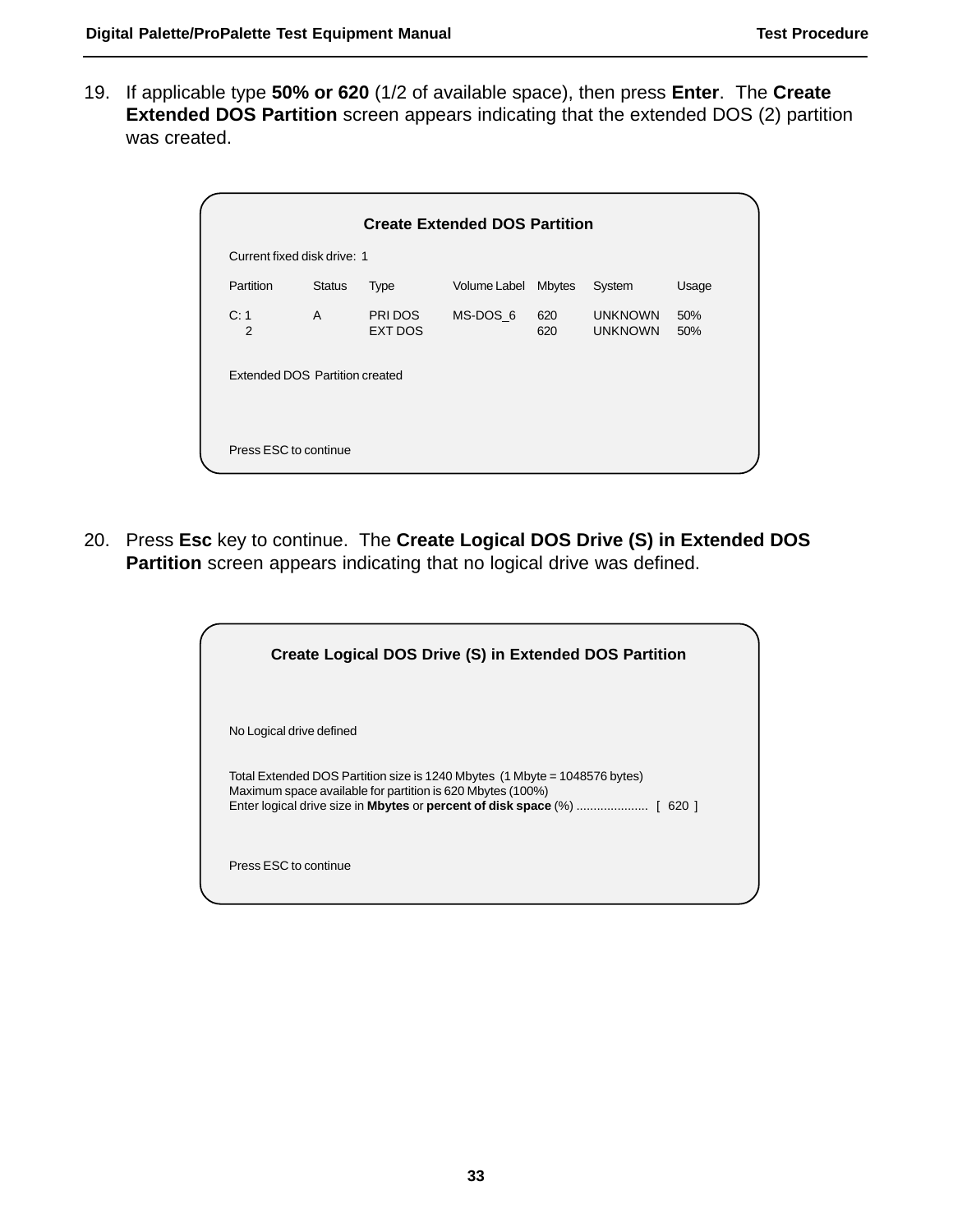21. Press **Enter**. The **Create Logical DOS Drive (S) in Extended DOS Partition** screen appears indicating that drive **D** was assigned to the Extended DOS partition.

|                             |        |       |               | Create Logical DOS Drive (S) in Extended DOS Partition                          |       |
|-----------------------------|--------|-------|---------------|---------------------------------------------------------------------------------|-------|
| Current fixed disk drive: 1 |        |       |               |                                                                                 |       |
| <b>DRV</b>                  | Volume | Label | <b>Mbytes</b> | System                                                                          | Usage |
| D:                          |        |       | 620           | <b>UNKNOWN</b>                                                                  | 50%   |
|                             |        |       |               |                                                                                 |       |
|                             |        |       |               | All available space in the Extended DOS Partition is assigned to logical drives |       |
| Press ESC to continue       |        |       |               |                                                                                 |       |

22. Press **Esc** key until system restart message appears.

| System will now restart                  |  |
|------------------------------------------|--|
| Insert DOS system diskette into drive a: |  |
|                                          |  |
|                                          |  |
|                                          |  |
| Press any key when ready                 |  |
|                                          |  |
|                                          |  |

- 23. Follow the on-screen instructions to reload MS-DOS.
- 24. Once MS-DOS is reloaded, use the DOS **Format** command to format each drive (C and D) starting with drive C.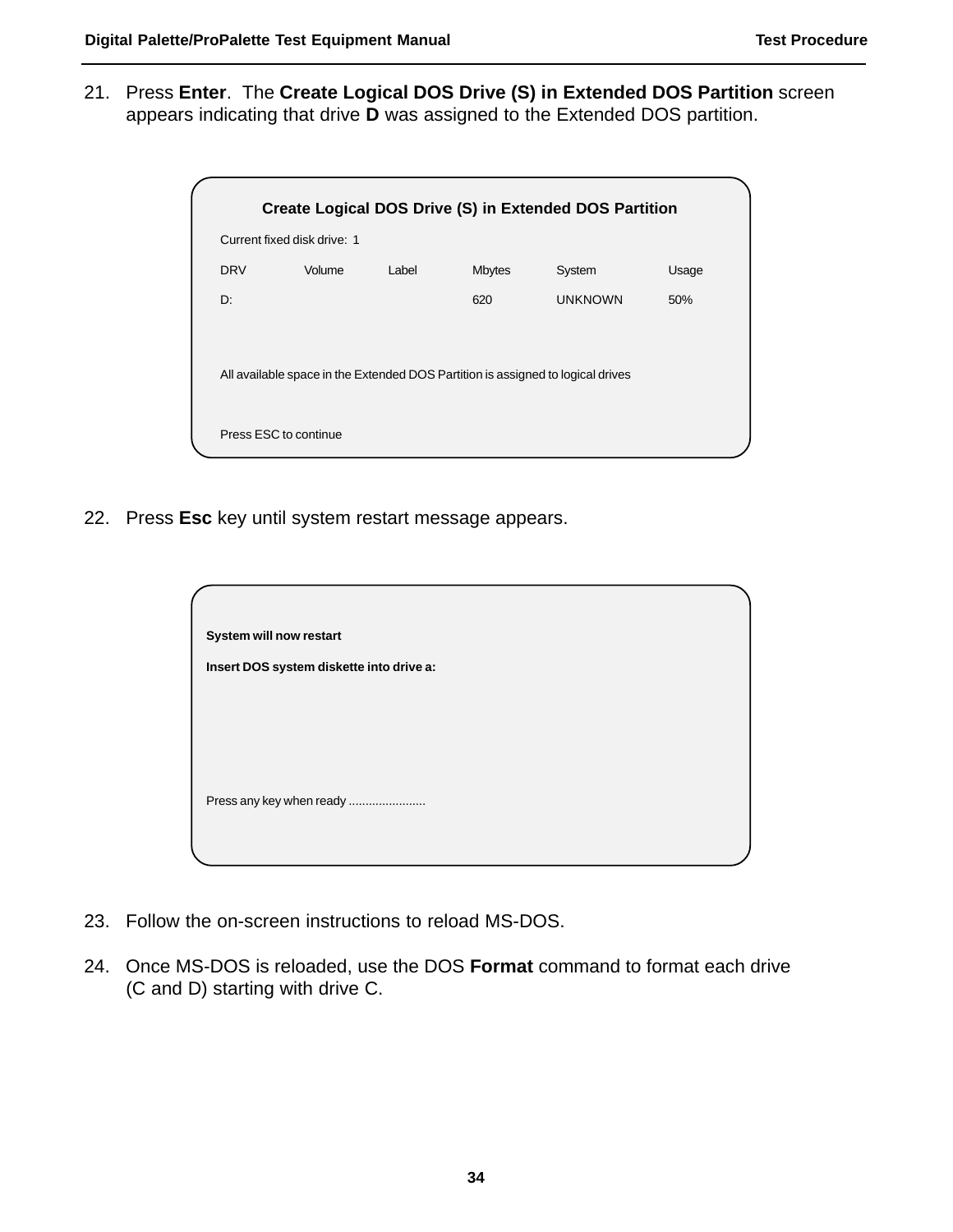### **Appendix D**

### **Installing System Software (Drive C and D)**

### **Required Software**

- **•** ProPalette Burn-In # 564-704
- **•** ProPalette/Digital Palette Burn-In # 562-702

#### **Installation Procedure**

#### **Drive C**

- 1. Insert system software diskette (ProPalette Burn-In #564-704) into drive **A**.
- 2. If applicable change to drive **A:** as follows:

At the **C:\** prompt, type **A:**, then **Enter**.

3. At the **A:\** prompt, type **Copy A:\*.\* C:**, then **Enter**. A message appears indicating that the system software files are being copied. After each message type the appropriate response.

| <b>OVERWRITE</b> | C:COMMAND.COM (Y or N)  | - Type $N$ (no), then Enter |
|------------------|-------------------------|-----------------------------|
| <b>OVERWRITE</b> | C:AUTOEXEC.BAT (Y or N) | - Type Y (yes), then Enter  |
| <b>OVERWRITE</b> | C:CONFIG.SYS (Y or N)   | - Type Y (yes), then Enter  |
| <b>OVERWRITE</b> | C:CONFIG.SAV (Y or N)   | - Type Y (yes), then Enter  |
| <b>OVERWRITE</b> | C:AUTOEXEC.SAV (Y or N) | - Type Y (yes), then Enter  |
| <b>OVERWRITE</b> | C: WINA20.386 (Y or N)  | - Type Y (yes), then Enter  |

- 4. Create system file directories for drive **C:** as follows:
	- **•** Change to drive **C:** as follows:

At the **A:\** prompt, type **C:**, then **Enter**.

**•** At the **C:\** prompt type: **MD BURNIN**, then **Enter MD DPALETTE**, then **Enter**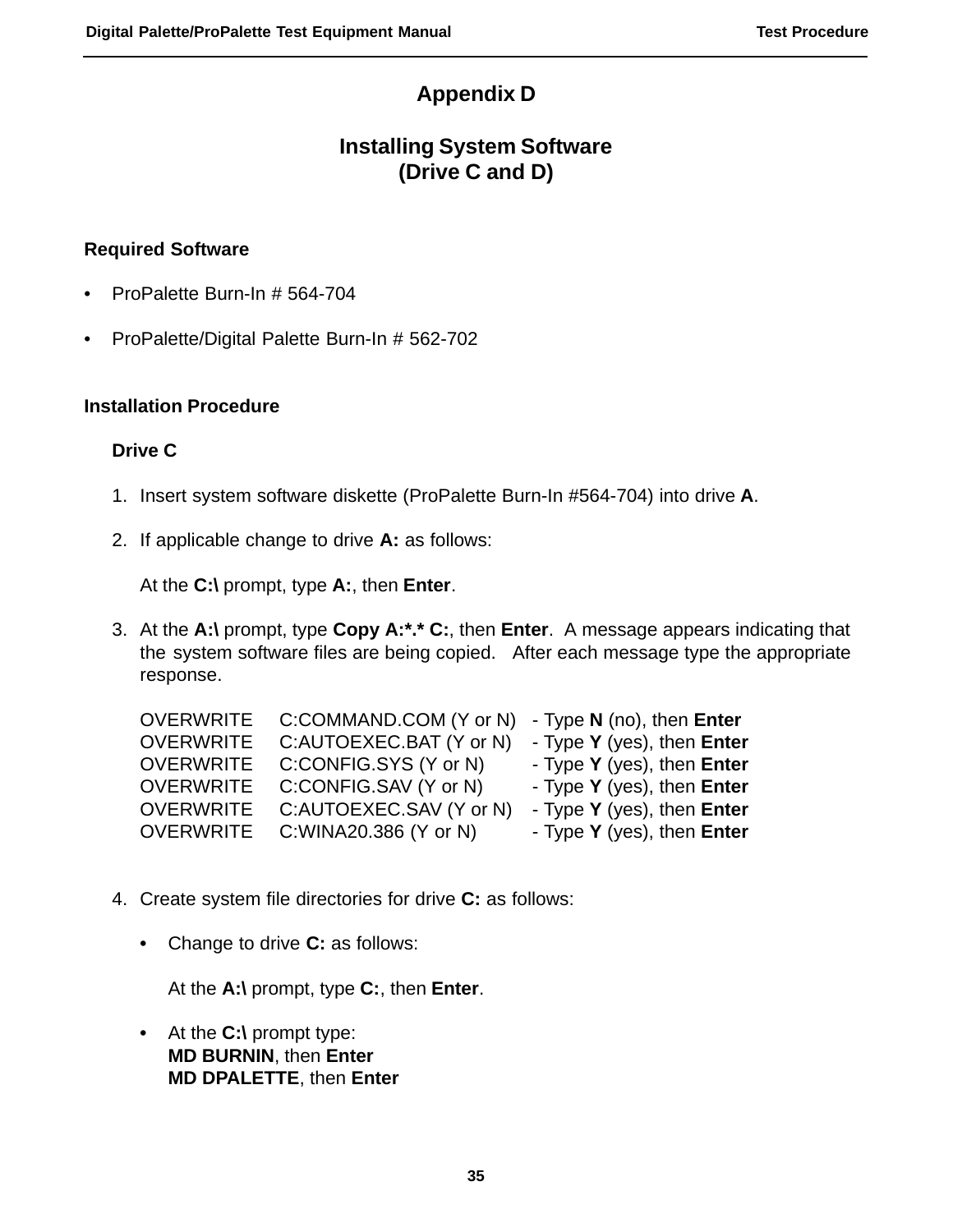5. Check to see that the directories were created for drive **C:** as follows:

At the **C:\** prompt type **DIR**, then **Enter**. The created directories for drive **C:** appear.

- 6. Copy system files to the created directories for drive **C:** as follows:
	- **•** Change to drive **A:** as follows:

At the **C:\** prompt, type **A:**, then **Enter**.

**•** Change to the applicable directory as follows:

At the **A:\** prompt, type **CD BURNIN**, then **Enter**. The specified directory prompt ( **A:\BURNIN>**) appears.

- **•** At the **A:\BURNIN>** prompt, type **COPY A:\*.\* C:\BURNIN**, then **Enter**.
- **•** Repeat steps to copy system files into directory **DPALETTE**.

#### **Drive D**

- 1. Insert system software diskette (Digital Palette Burn-In # 562-702) into drive **A**.
- 2. If applicable change to drive **A:** as follows:

At the **D:\** prompt, type **A:**, then **Enter**.

3. At the **A:\** prompt, type **Copy A:\*.\* D:**, then **Enter**. A message appears indicating that the system software files are being copied.

D:COMMAND.COM D:WINA20.386 D:CONFIG.SYS D:AUTOEXEC.BAT

- 4. Create system file directories for drive **D:** as follows:
	- **•** Change to drive **D:** as follows:

At the **A:\** prompt, type **D:**, then **Enter**.

**•** At the **D:\** prompt type: **MD HRBURN**, then **Enter MD KABURN**, then **Enter MD DPALETTE**, then **Enter**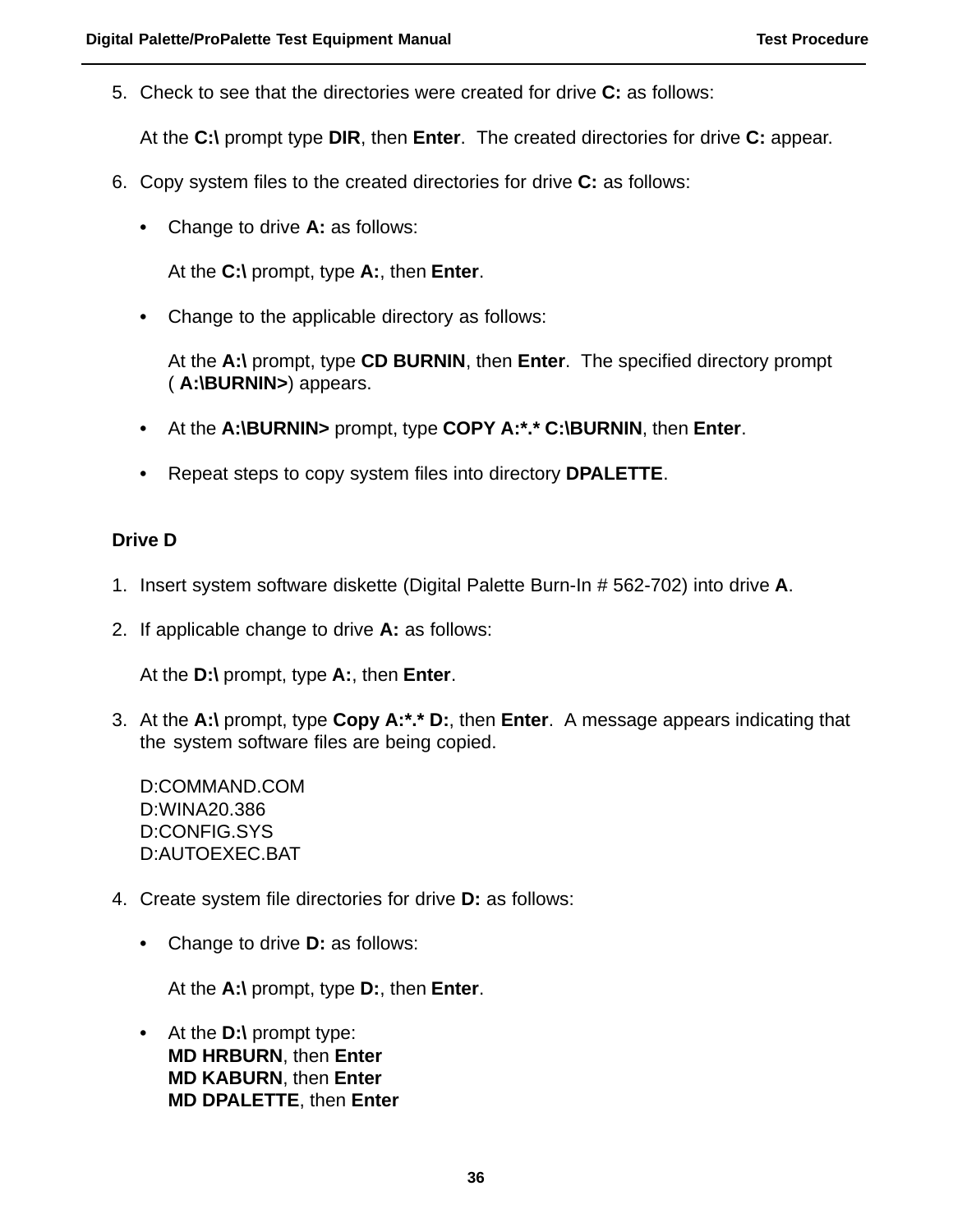5. Check to see that the directories were created for drive **D:** as follows:

At the **D:\** prompt type **DIR**, then **Enter**. The created directories for drive **D:** appear.

- 6. Copy system files to the created directories for drive **D:** as follows:
	- **•** Change to drive **A:** as follows:

At the **D:\** prompt, type **A:**, then **Enter**.

**•** Change to the applicable directory as follows:

At the **A:\** prompt, type **CD HRBURN**, then **Enter**. The specified directory prompt ( **A:\HRBURN>**) appears.

- **•** At the **A:\HRBURN>** prompt, type **COPY A:\*.\* D:\HRBURN**, then **Enter**.
- **•** Repeat steps to copy system files into directory **KABURN** and **DPALETTE**.
- 7. If applicable, reboot the system. The system **Start-Up Menu** appears.

**MS-DOS 6.22 STARTUP MENU**

- **1. Setup for ProPalette 7000/564\_704 Firmware**
- **2. Setup for ProPalette 8000/564\_704 Firmware**
- **3. Digital Palette**
- **4. Setup for ProPalette 7000 & 8000/562\_702 Firmware**

**Enter a choice : 1**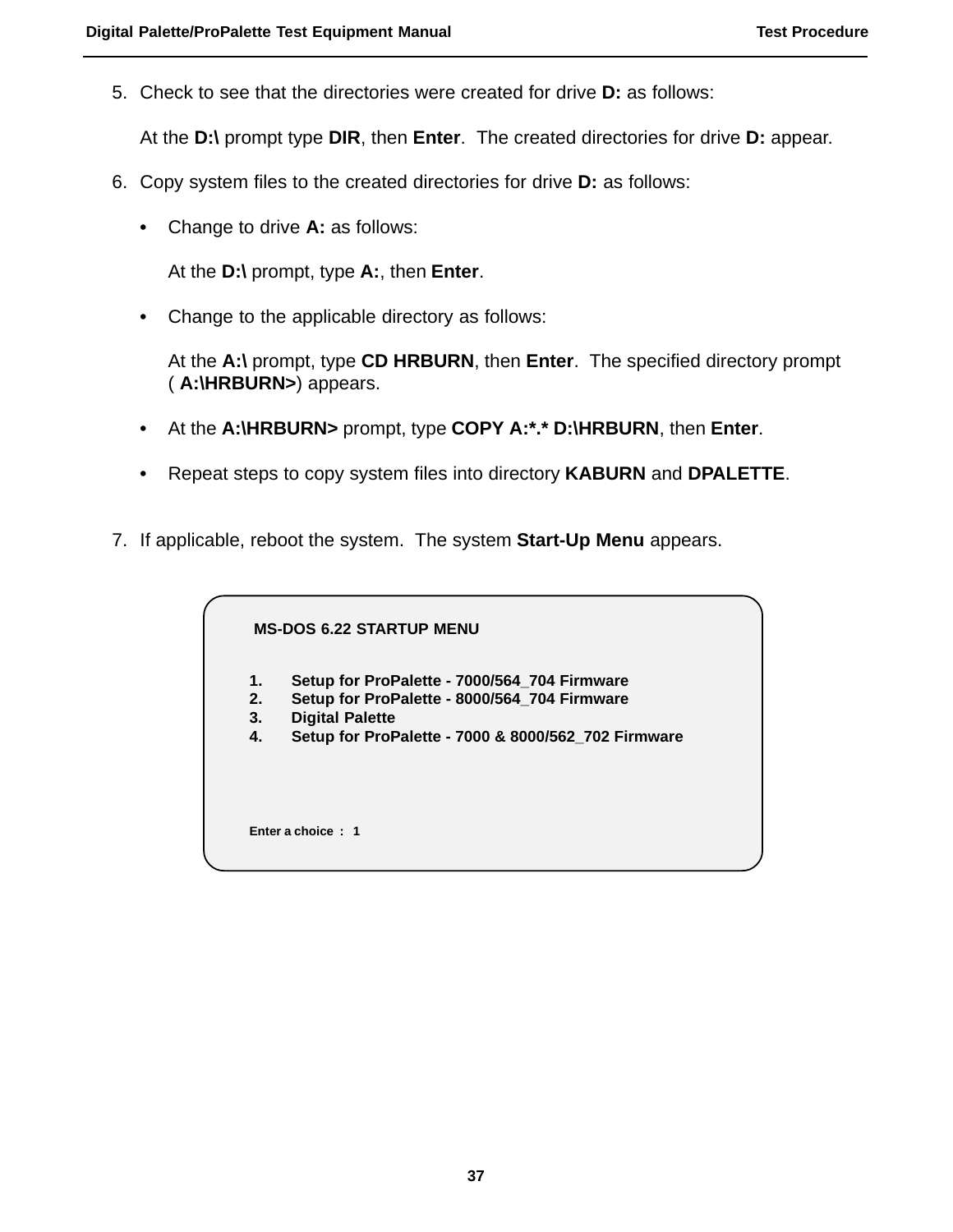### **Appendix E**

### **Editing System Dos Parameters (Bench and Rack)**

### **Editing Parameters**

### **Drive C**

- 1. If applicable, reboot system.
- 2. When the **Starting MS DOS.........** message appears, hold down the shift key.

The MS-DOS **C:** prompt appears on the screen.

- 3. Edit drive **C:** directories parameters as follows:
	- a. At the **C:\** prompt, type **CD BURNIN**, then **Enter**. The specified directory prompt ( **C:\BURNIN>**) appears.
	- b. At the **C:\BURNIN>** prompt, type **EDIT DPBURNIN.PAR**, then **Enter**. The **DPBURNIN** edit screen appears.

| File | Edit                             | Search                                              | Option       |  |  |  | Help |
|------|----------------------------------|-----------------------------------------------------|--------------|--|--|--|------|
|      |                                  |                                                     | DPBURNIN.PAR |  |  |  |      |
|      | <b>R 2 O E</b><br>10 10000 65500 | 2520 60 20 20 31234<br>3141414444444444444444444444 |              |  |  |  |      |
|      |                                  |                                                     |              |  |  |  |      |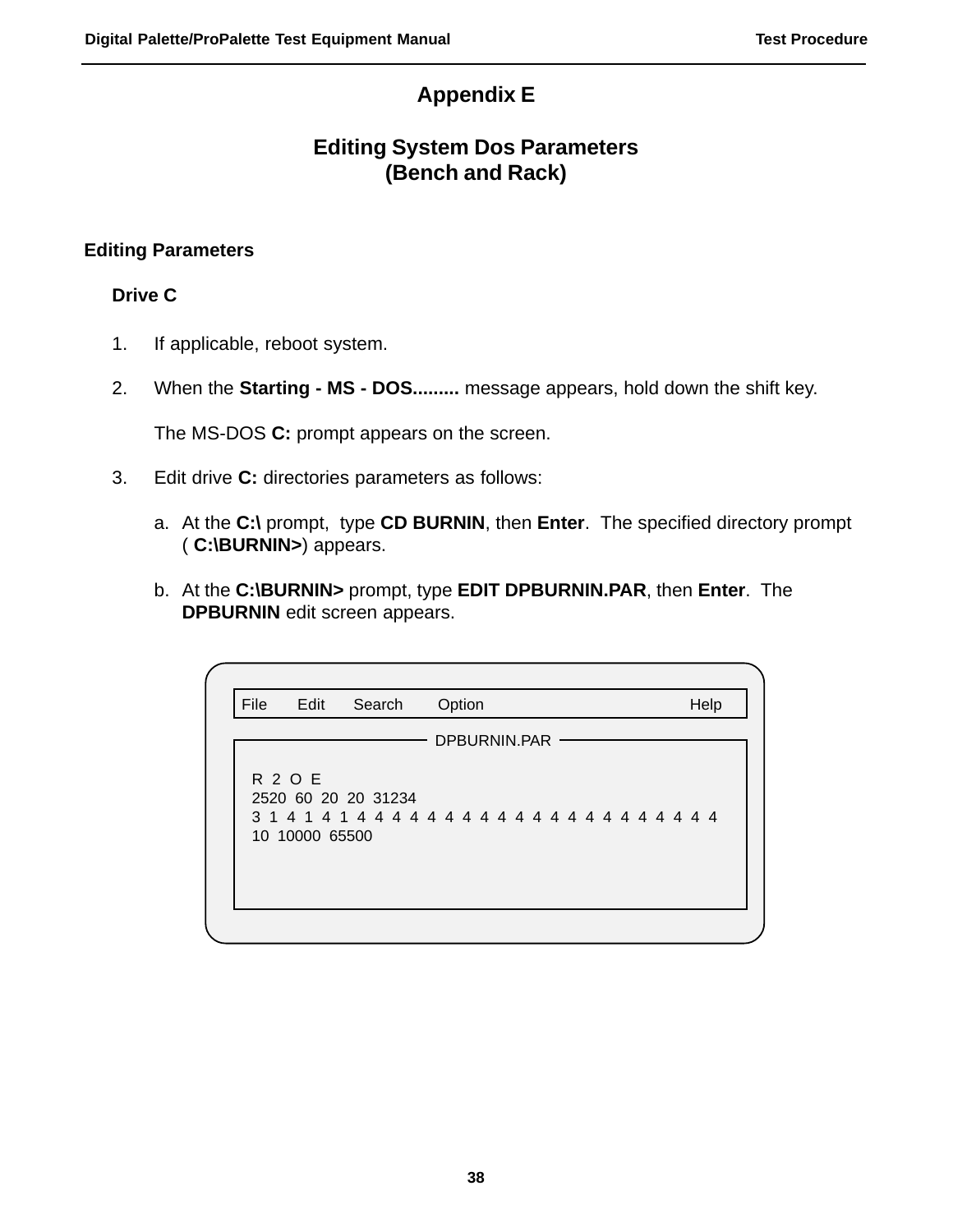c. Change the **DPBURNIN.PAR** file as follows:

**Note:** Only the information on the first line of the file is edited.



- **•** Enter **R** (Rack) or **B** (Bench).
- **•** Enter **1**, **2**, **3** (Data Port).

d. Save the edited file as follows:

**•** Type **Alt F**. The File menu appears.

|               | File Edit | Search |
|---------------|-----------|--------|
| <b>New</b>    |           |        |
| Open          |           |        |
|               | Save As   |        |
| <b>Print </b> |           |        |
| Exit          |           |        |
|               |           |        |

**•** Type **X** to exit. The Save menu appears.

Loaded file is not saved. Save it now? < **Y**es > < **N**o > < **C**ancel > < **H**elp >

**•** Type **Y** (yes) to save the edited file.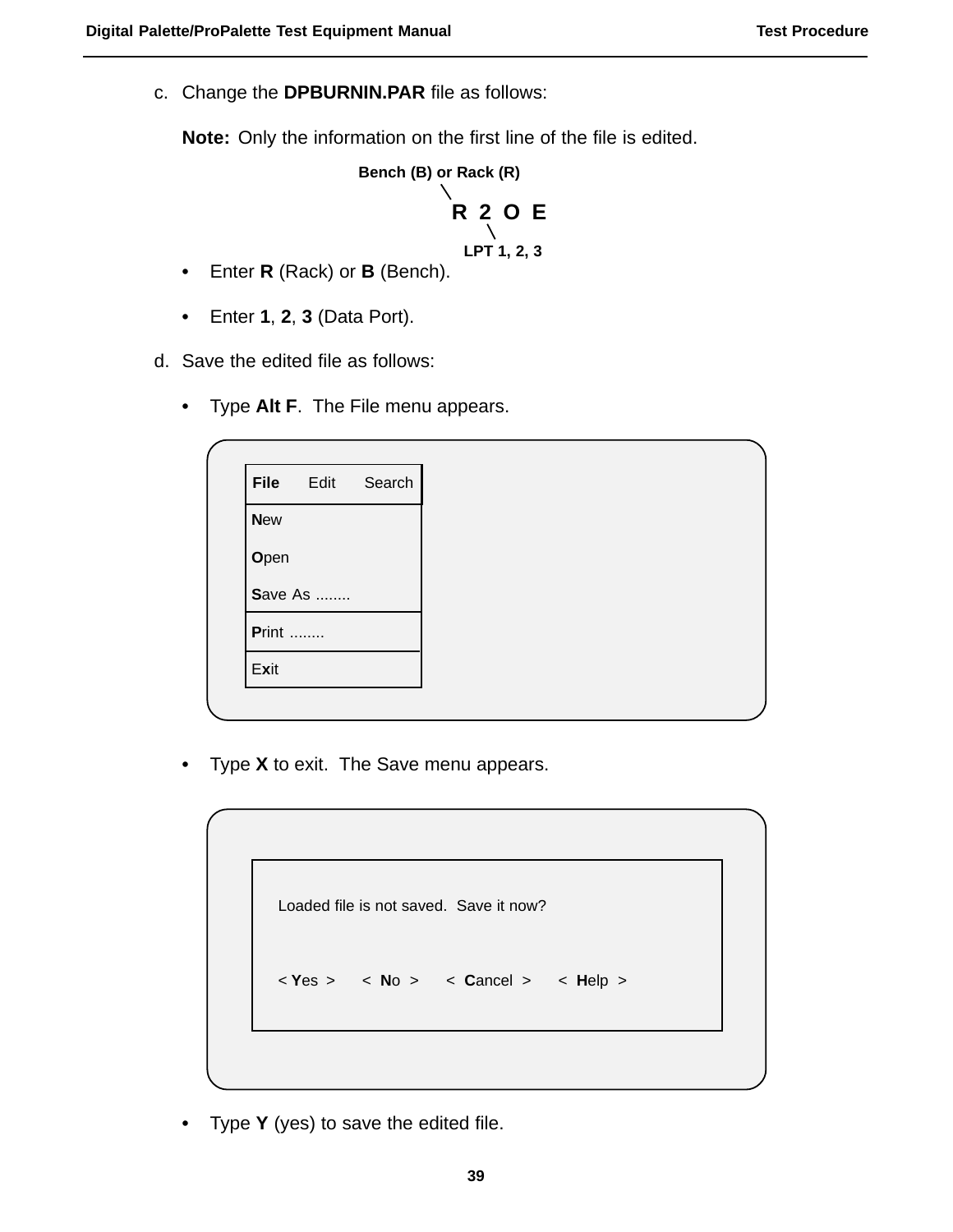- e. At the **C:\** prompt, type **CD BURNIN**, then **Enter**. The specified directory prompt ( **C:\BURNIN>**) appears.
- f. At the **C:\BURNIN>** prompt, type **EDIT SN.ARG**, then **Enter**. The SN.ARG edit screen appears.

| File | Edit | Search                             | Option | Help |
|------|------|------------------------------------|--------|------|
|      |      |                                    | SN.PAR |      |
|      |      | - interface = parallel - $ipt = 2$ |        |      |
|      |      |                                    |        |      |
|      |      |                                    |        |      |
|      |      |                                    |        |      |
|      |      |                                    |        |      |
|      |      |                                    |        |      |

g. Change the **SN.ARG** file as follows:

**Note:** This file only has one information line to edit.

#### **- interface = parallel - lpt = 2**

**•** Enter **1**, **2**, **3** (Data Port).

h. Save the edited file as follows:

**•** Type **Alt F**. The File menu appears.

| <b>File</b>   | Edit            | Search |
|---------------|-----------------|--------|
| <b>New</b>    |                 |        |
| Open          |                 |        |
|               | <b>Save As </b> |        |
| <b>Print </b> |                 |        |
| Exit          |                 |        |
|               |                 |        |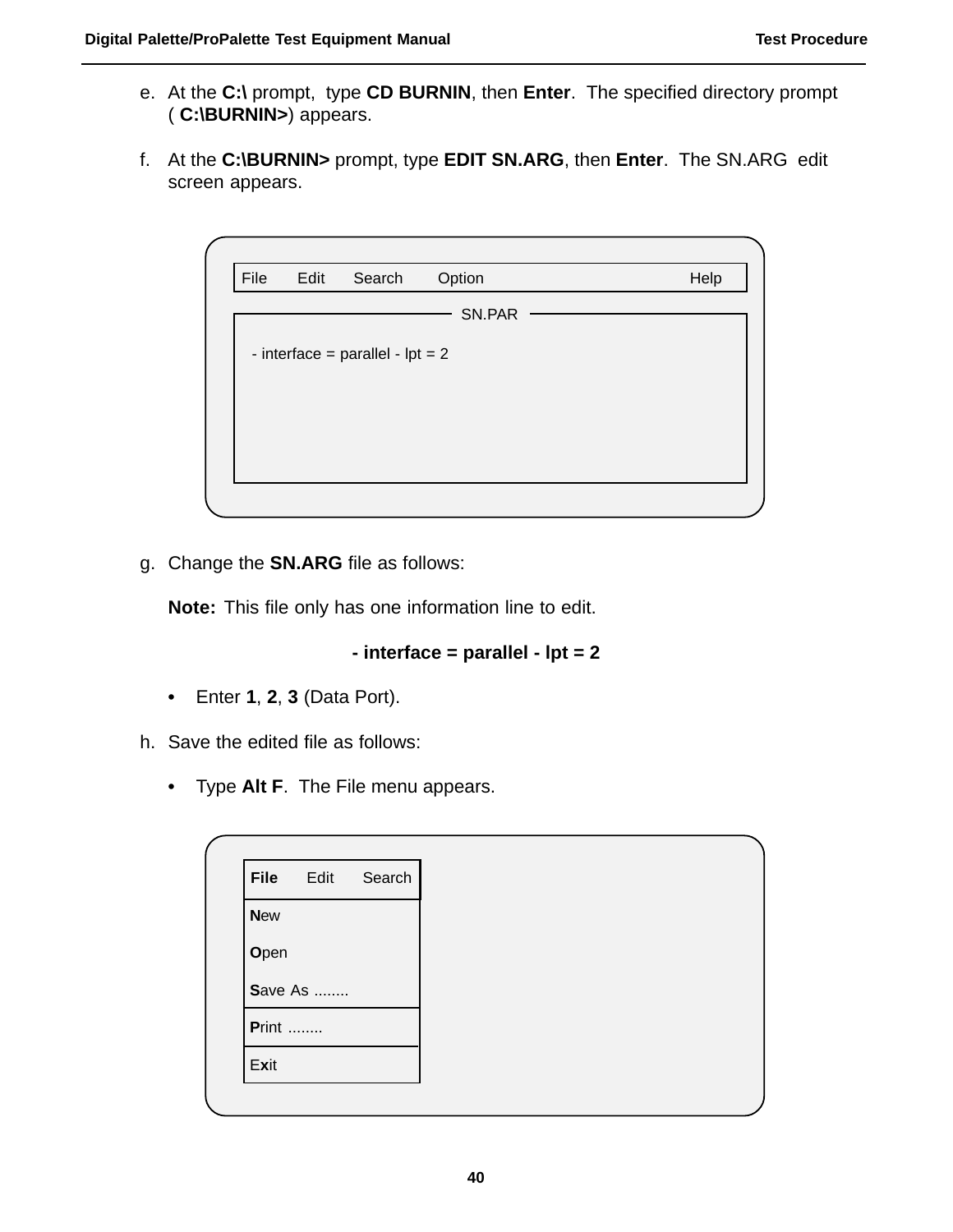**•** Type **X** to exit. The Save menu appears.

```
Loaded file is not saved. Save it now?
```

```
< Yes > < No > < Cancel > < Help >
```
- **•** Type **Y** (yes) to save the edited file.
- i. Repeat steps a through d to edit the **DPALETTE** file.

#### **Drive D**

- 1. If applicable, reboot system.
- 2. When the **Starting MS DOS.........** message appears, hold down the shift key.

The MS-DOS **C:** prompt appears on the screen.

- 3. Edit drive **D:** directories parameters as follows:
	- a. At the **D:\** prompt, type **CD HRBURN**, then **Enter**. The specified directory prompt (**C:\HRBURN>**) appears.
	- b. At the **C:\HRBURN>** prompt, type **EDIT DPBURNIN.PAR**, then **Enter**. The **DPBURNIN** edit screen appears.

| File  | Edit           | Search              | Option       |  |  | Help |  |
|-------|----------------|---------------------|--------------|--|--|------|--|
|       |                |                     | DPBURNIN.PAR |  |  |      |  |
| R 2 E | 10 10000 65500 | 2520 60 20 20 31234 |              |  |  |      |  |
|       |                |                     |              |  |  |      |  |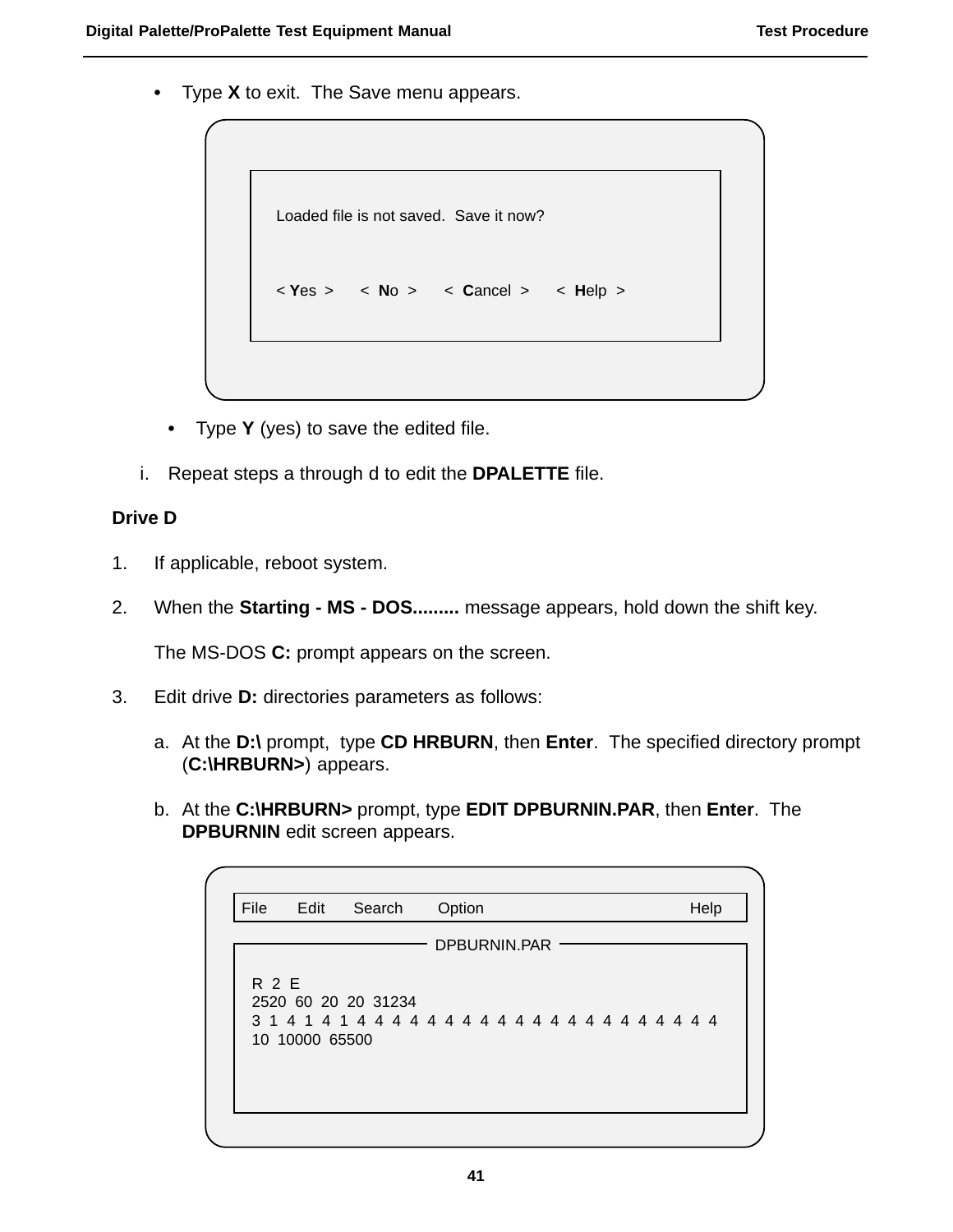c. Change the **DPBURNIN.PAR** file as follows:

**Note:** Only the information on the first line of the file is edited.

**Bench (B) or Rack (R)**

# **R 2 E LPT 1, 2, 3**

- **•** Enter **R** (Rack) or **B** (Bench).
- **•** Enter **1**, **2**, **3** (Data Port).

d. Save the edited file as follows:

**•** Type **Alt F**. The File menu appears.

|               | File Edit | Search |
|---------------|-----------|--------|
| <b>New</b>    |           |        |
| Open          |           |        |
|               | Save As   |        |
| <b>Print </b> |           |        |
| Exit          |           |        |
|               |           |        |

**•** Type **X** to exit. The Save menu appears.

Loaded file is not saved. Save it now? < **Y**es > < **N**o > < **C**ancel > < **H**elp >

**•** Type **Y** (yes) to save the edited file.